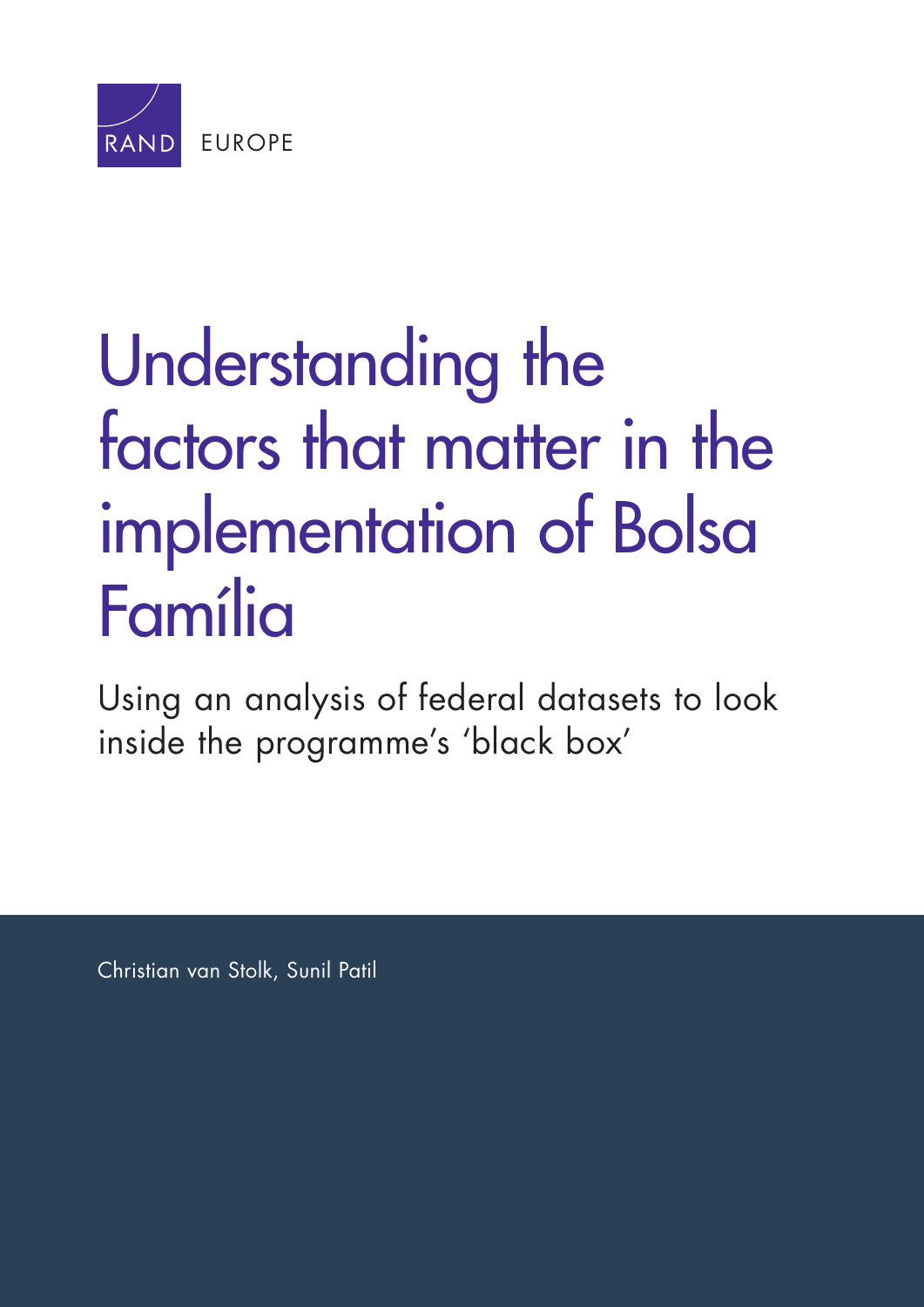For more information on this publication, visit [www.rand.org/t/rr705](http://www.rand.org/t/rr705)

Published by the RAND Corporation, Santa Monica, Calif., and Cambridge, UK © Copyright 2015 RAND Corporation RAND<sup>®</sup> is a registered trademark.

The RAND Corporation is a research organisation that develops solutions to public policy challenges to help make communities throughout the world safer and more secure, healthier and more prosperous. RAND is not-for-profit, nonpartisan, and committed to the public interest.

RAND's publications do not necessarily reflect the opinions of its research clients and sponsors. RAND<sup>®</sup> is a registered trademark.

#### Limited Print and Electronic Distribution Rights

This document and trademark(s) contained herein are protected by law. This representation of RAND intellectual property is provided for noncommercial use only. Unauthorized posting of this publication online is prohibited. Permission is given to duplicate this document for personal use only, as long as it is unaltered and complete. Permission is required from RAND to reproduce, or reuse in another form, any of its research documents for commercial use. For information on reprint and linking permissions, please visit [www.rand.org/pubs/permissions.html.](http://www.rand.org/pubs/permissions.html)

> Support RAND Make a tax-deductible charitable contribution at [www.rand.org/giving/contribute](http://www.rand.org/giving/contribute)

> > [www.rand.org](http://www.rand.org)

[www.rand.org/randeurope](http://www.rand.org/randeurope)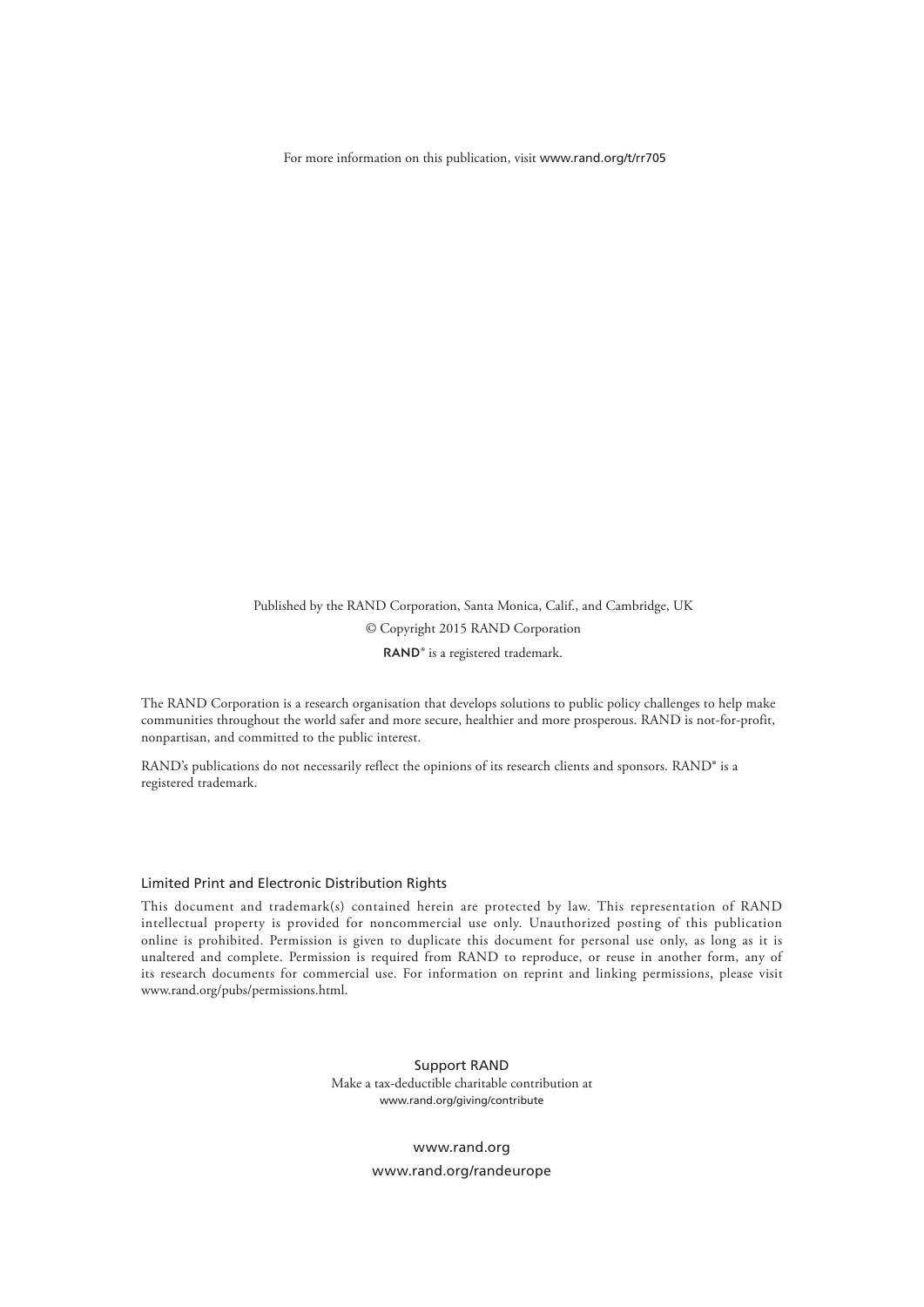Through ESRC/DFID Award RES-167-25-0563, a three-year grant from the UK Economic Social Research Council (ESRC) and Department for International Development (DFID), RAND Europe and the Institute for Fiscal Studies (IFS) assessed the effectiveness of conditional cash transfer (CCT) programmes in low- and middle-income countries. By analysing the impact of external conditions on CCT programmes at both the institutional and household level we aim to address some of the gaps in our understanding of the effectiveness of CCTs, and therefore to contribute to more efficient government programmes to alleviate short- and long-term poverty.

CCTs have been extensively evaluated, but important questions remain unanswered. CCTs produce extremely varied results in different contexts. We need to understand how this variety is explained by environmental factors, by the availability of health and education services, and by individual background variables. We need also to understand the mechanisms by which CCT programmes secure the results they do. Without this knowledge we cannot determine whether CCTs are likely to alleviate poverty effectively in the current economic climate.

This report looks specifically at factors involved in the delivery of Bolsa Família, a large CCT programme in Brazil. It tries to establish which factors are associated with more effective implementation.

This report is directly relevant for policymakers and those involved in the administration and design of CCT programmes.

For further information on this report and our work under the research grant, please contact:

Christian van Stolk RAND Europe Westbrook Centre Milton Road Cambridge CB4 1YG [stolk@rand.org](mailto:stolk@rand.org)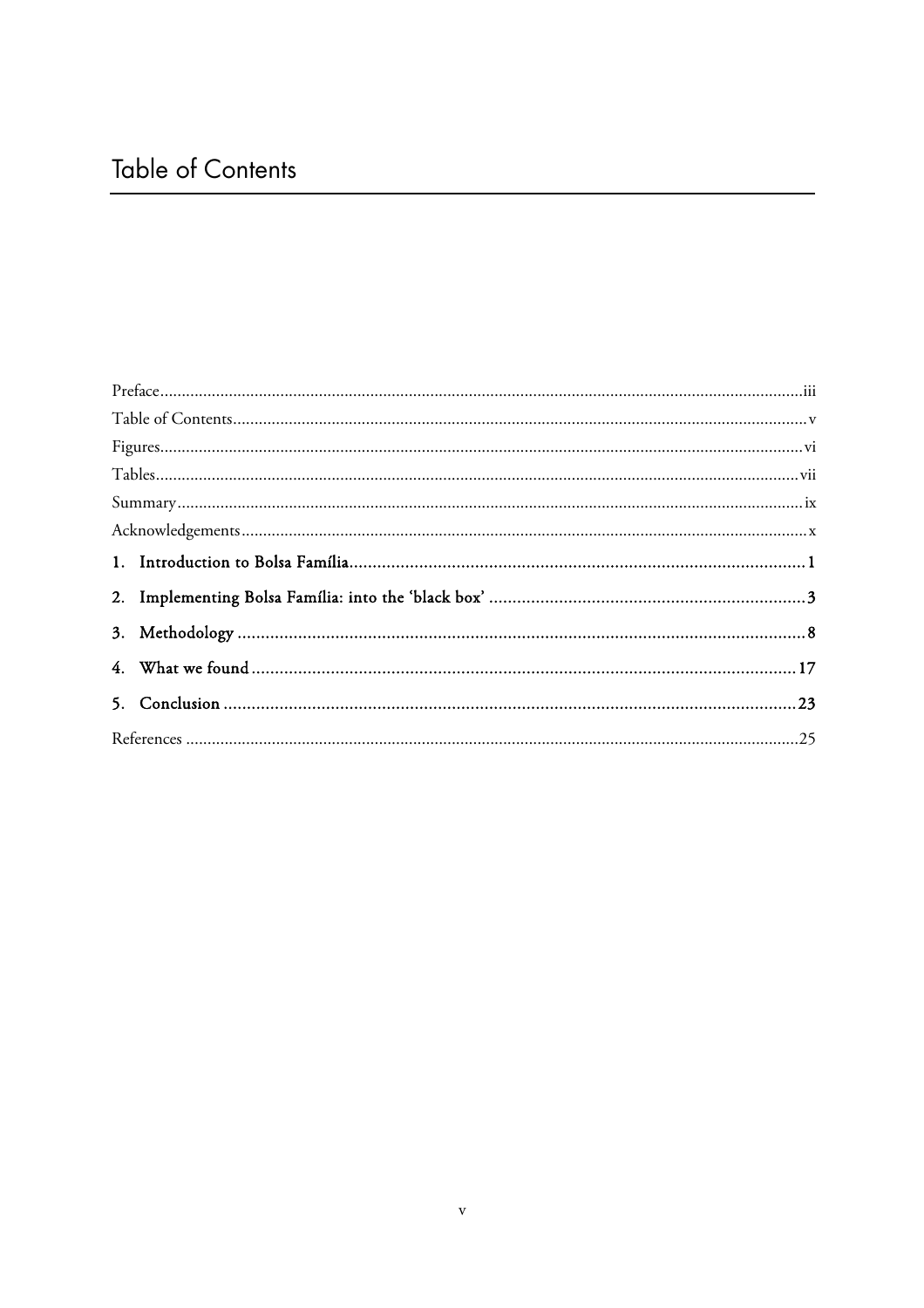Figure 1: Average IGD scores across Brazilian municipalities from January 2009 to October 2010 ......... 14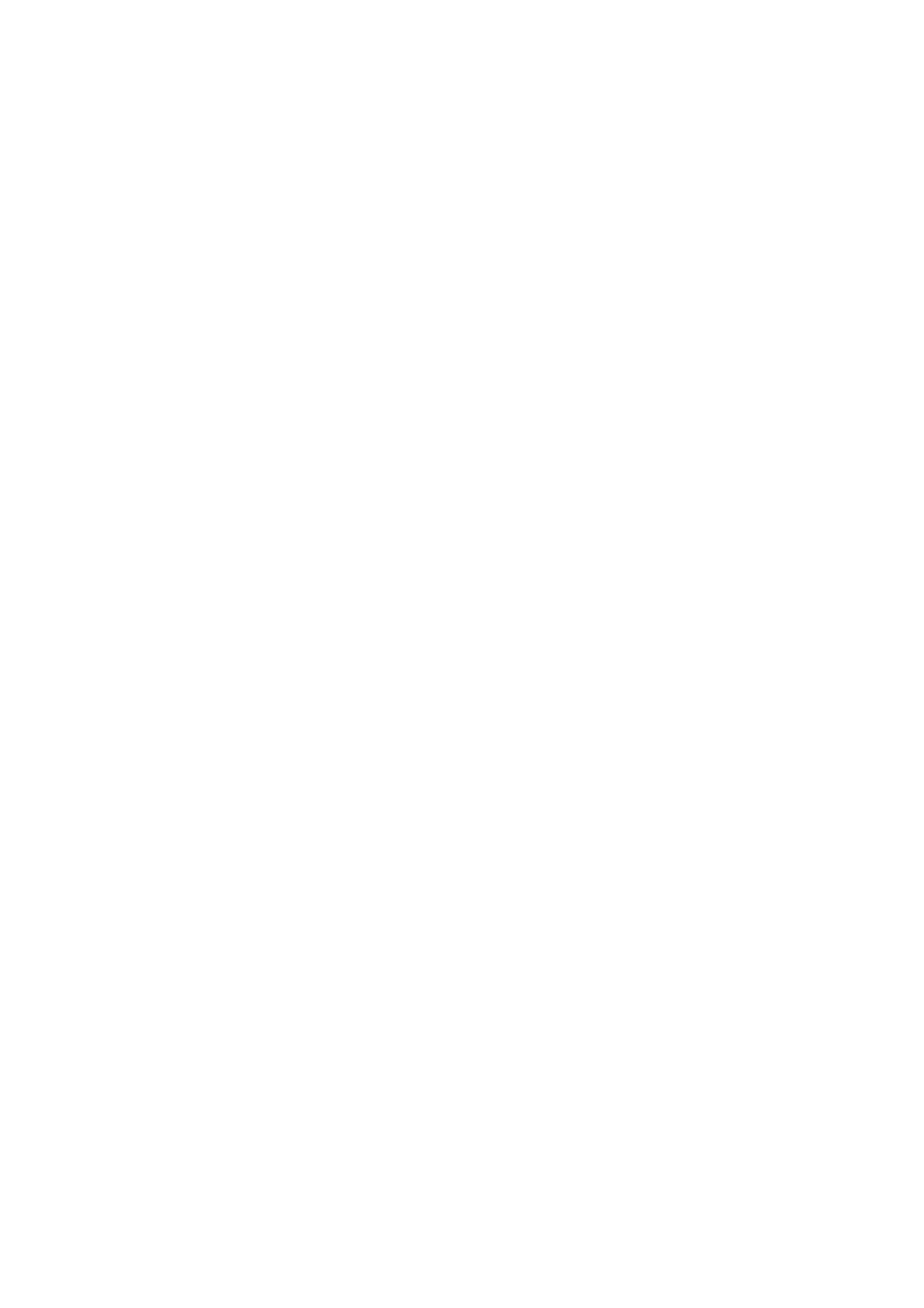This report (part of the wider research project under ESRC/DFID Award RES-167-25-0563) aims to promote a greater understanding of how the 'black box' of implementation in a conditional cash transfer (CCT) programme interacts with the quality of implementation. The 'black box' of implementation refers here to factors both within the programme itself and externally, all of which may influence the outcome of the programme. These include the capacity of municipalities; the supply of services; the integration of services; geography; political motivations; levels of poverty; and urban versus rural contexts.

Bolsa Família in Brazil and similar CCT programmes have been established in Latin America and other continents and countries such as the Philippines, Indonesia, Uganda and India. Evidence suggests that CCTs help to raise household expenditure and promote the take-up of health and education services, contributing in some cases to significant reductions in poverty rates (Fiszbein & Schady 2009; Fried 2012). Impact evaluations have increased our understanding of the relationship between the coverage of beneficiaries, targeting of households and incentive levels (level of benefits) in a CCT programme with the effectiveness of these programmes at household level (Fiszbein & Schady 2009). However, our understanding of which factors – both within a programme itself and externally – influence the success of a CCT remains limited. This in turn constrains our knowledge about what works in what context, which is of crucial importance as CCT programmes spread across the globe.

This report seeks to shed further light on the 'black box' of a CCT by reviewing relevant Brazilian federal datasets and modelling associations between key variables. The 'black box' of implementation refers to a range of programme and external factors which may affect the outcome of a CCT programme. Programme variables can refer to the capacity and resources of those implementing Bolsa Família (BF), as well as the provision of health and education services. External variables consist of political, demographic and geographic factors. Regarding outcomes, the report looks at the municipal level of implementation and examines the quality of registrations and compliance with conditionalities at local level.

The report's findings on the nature of poverty in municipalities suggests that, overall, resources are perhaps less important than the way in which municipalities implement the BF programme. The supplyside appears to matter, both in terms of the quality of BF services and how they are provided. As a result, the report suggests that those designing CCTs should invest more resources in thinking about how local services are supplied, coordinated and integrated.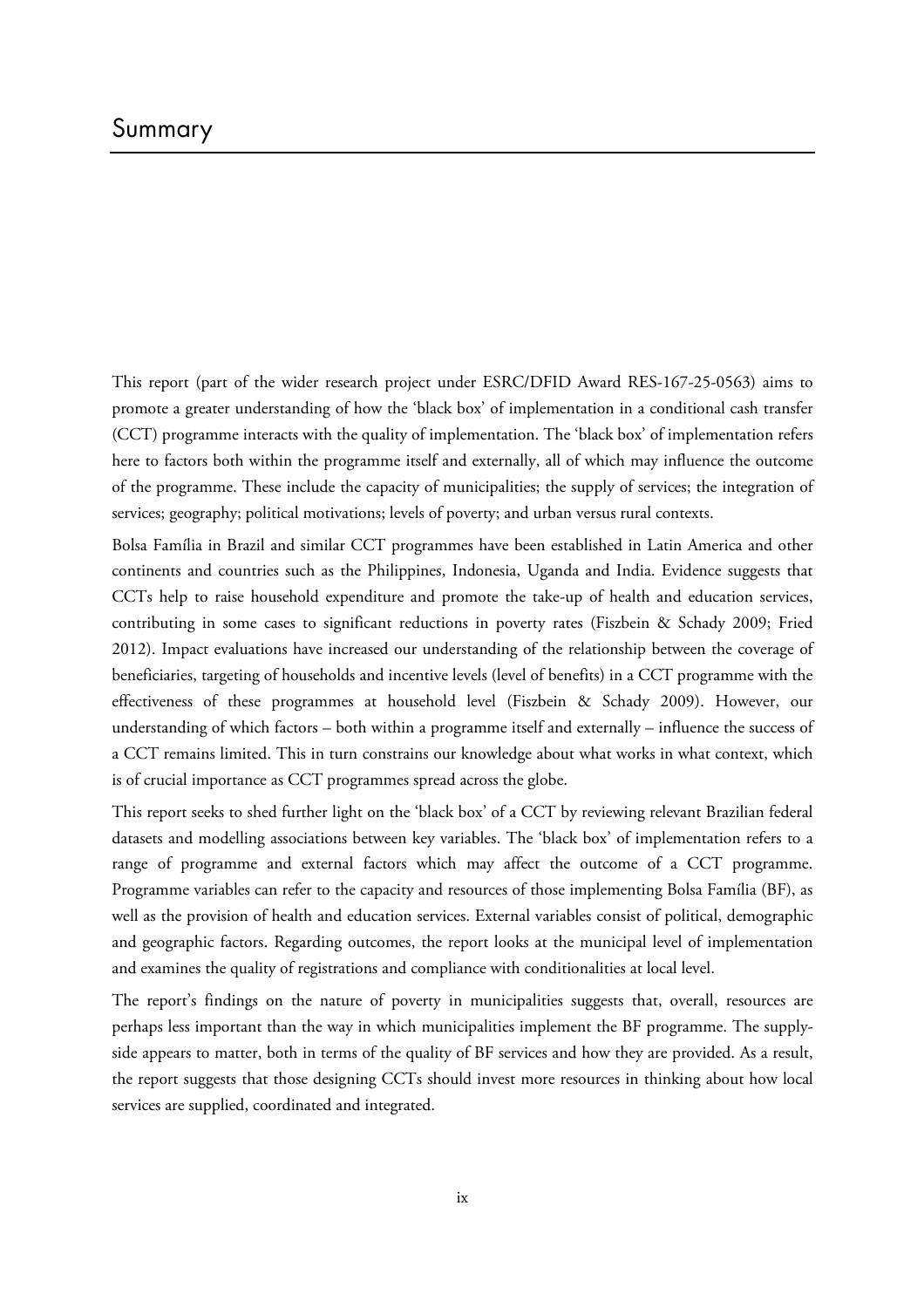The authors wish to thank Simon Chorzlewski for his background work for this paper, Alex Kokkoris for his editing work, and Catalina Gomez for assistance in gathering and making sense of the data. Any remaining mistakes are our own. This research was made possible by ESRC/DFID Award RES-167-25- 0563, a three-year grant from the UK Economic Social Research Council (ESRC) and Department for International Development (DFID).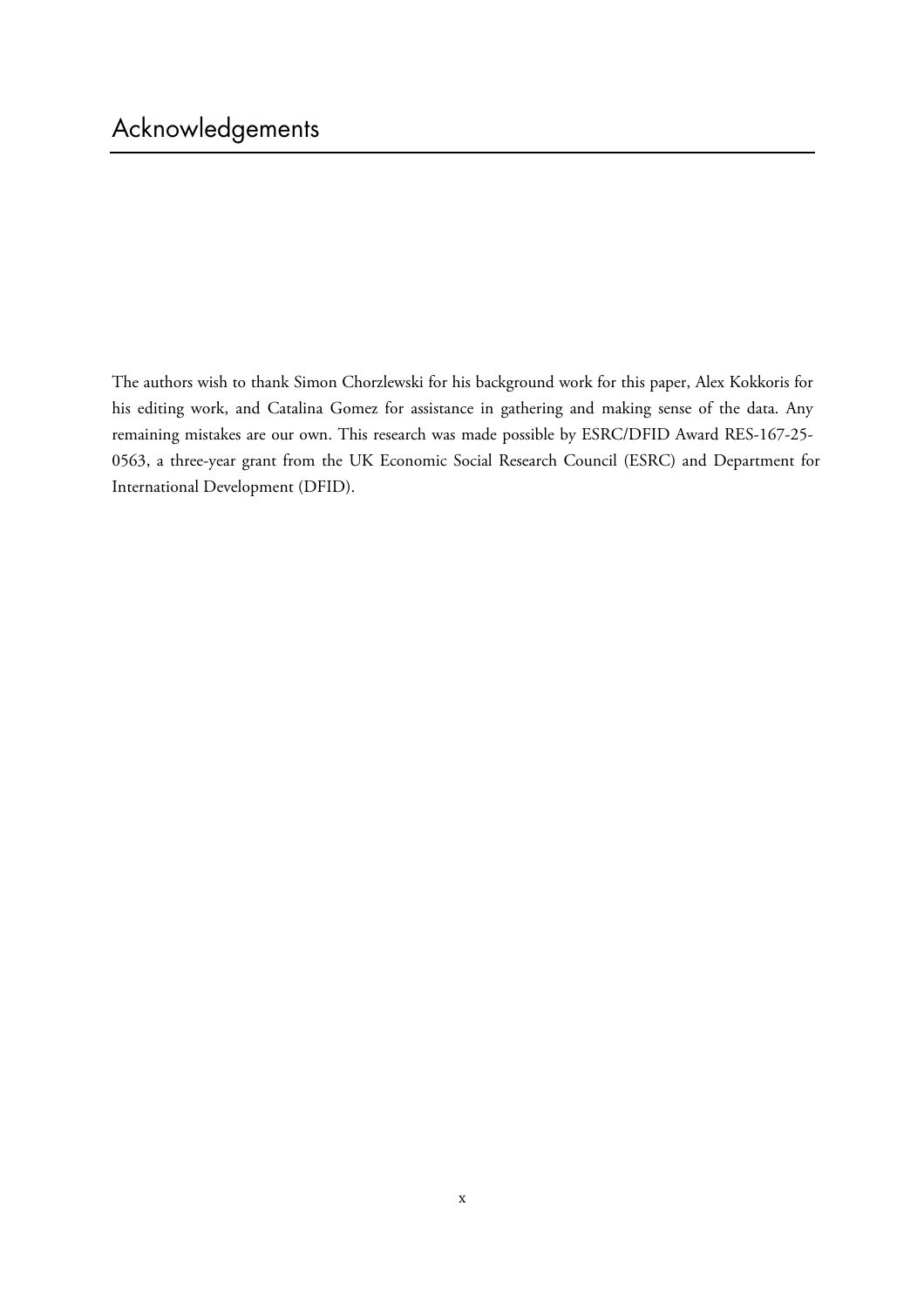Bolsa Família (BF) is a conditional cash transfer (CCT) social-development programme that seeks to alleviate poverty and build human capital by providing financial support to households in poverty. Households receive financial support as long as they comply with certain conditions such as agreeing to appropriate vaccinations and regular health check-ups for mothers and their children, and ensuring that all children attend school (Fiszbein & Schady 2009). In addition, the programme seeks to empower beneficiaries by linking them to complementary services such as local social and municipal services, and other state-sponsored or federal government programmes. BF is fully funded by the Brazilian federal government.

Introduced in 2003, the BF programme combined a number of earlier federal Brazilian CCT programmes – the Bolsa Escola, Bolsa Alimentação, Cartão Alimentação and Auxilio Gas, which were aimed respectively at improving school enrolment, household food consumption, and lowering household fuel costs. The programme is strongly identified with the former President Luis Inàcio Lula da Silva (Hall 2011; Hunter & Power 2007). It currently covers all Brazilian poor, equivalent to over 13 million Brazilian households or about one-quarter of the total population (Hall 2011). As such it is the largest CCT of its kind in the world. As of 2008, only four out of the country's 5564 municipalities had not signed an agreement with the federal government to implement the programme (Sánchez-Ancochea & Mattei 2011).

An important feature of BF is the decentralised manner in which it is administered (Lindert et al. 2007). The Ministry of Social Development (MDS), created in January 2004, sets the overall social protection policy and supervises the implementation of BF. Secretariats in the MDS are responsible for overseeing the programme and its registry; selecting beneficiaries; authorising payment; complying with conditionalities; training municipal managers; coordinating with other ministerial departments that implement other parts of the government's social policy; and undertaking impact evaluations and wider monitoring.

Municipalities have a wide range of roles. These include providing a local point of contact or BF coordinator; registering beneficiaries, monitoring health and education conditionalities; monitoring local programmes; and referring BF beneficiaries for other services. As such, municipalities are the main interface between BF and its beneficiaries. Most municipalities have created a specific BF implementation unit tasked with registering eligible households, updating the registry, and providing an interface with claimants. These BF units are part of the social assistance unit at municipal level. Other units of the municipal administration such as the education and health units, and Centros de Referência de Assitência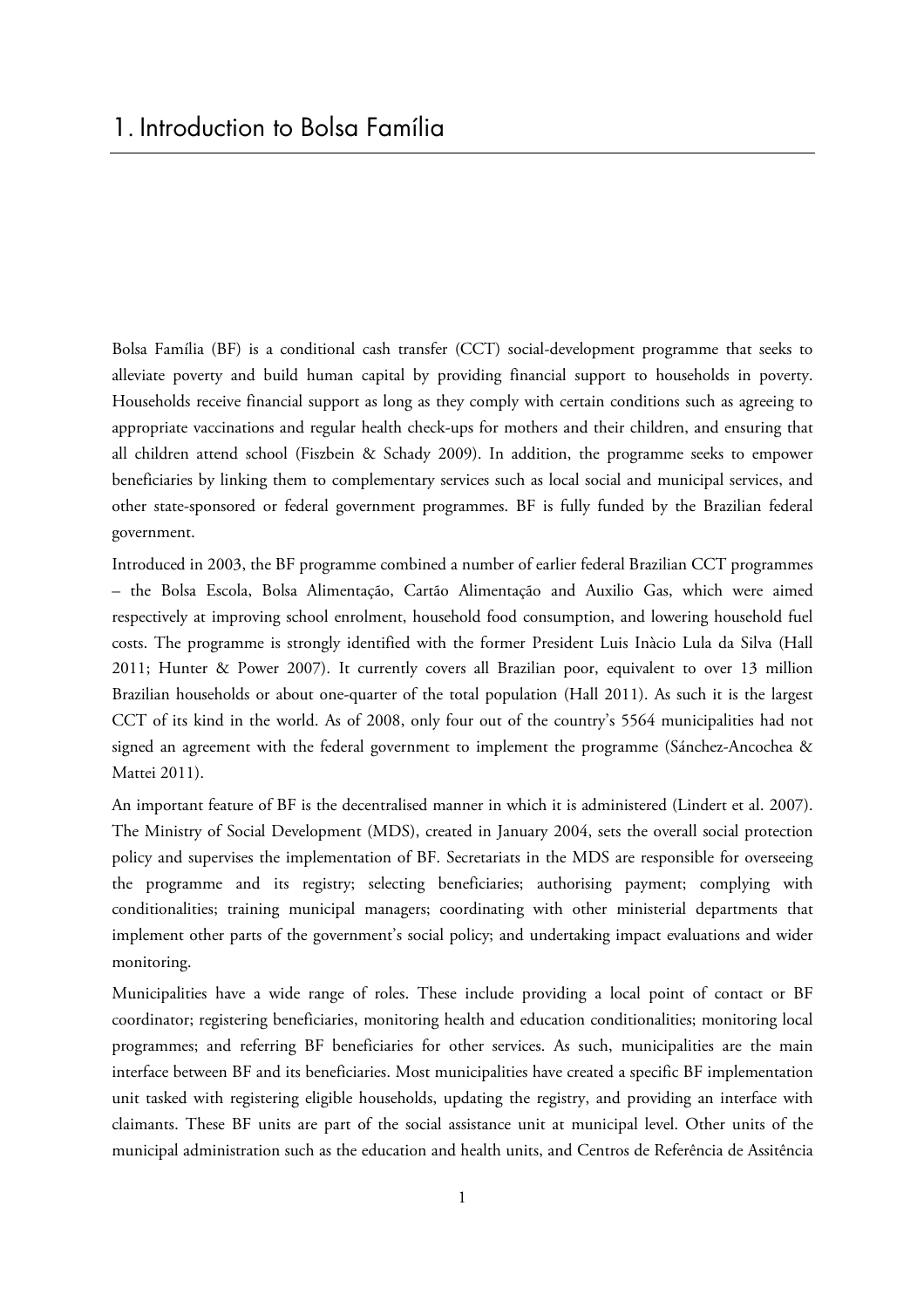Social (Social Assistance Reference Centres; CRAS) do play a role in the implementation of BF, but their involvement is variable across Brazilian municipalities.

Interestingly given their importance in the Brazilian federal system, the states have traditionally had a more limited role in BF (Lindert et al. 2007). They mainly provide training and support to municipalities, though their role has expanded more recently to include greater involvement in ensuring consistency of implementation and some overseeing of municipalities. Other parties involved in administering BF include the Caixa Econômica Federal, which manages the national registry database and provides unique identifiers and electronic payment cards; the Ministries of Health and Education, which have responsibility for the guidance and training of municipal officers in relation to conditionalities, and for providing information on compliance to the MDS; the General Controllers Office (CGU), the Federal Audits Court (TCU), and the Office of the Public Prosecutor (MP), which are control bodies responsible for formal oversight.

Finally, BF uses a performance-management system. The programme monitors the quality of implementation by tracking the accuracy of registrations and by measuring the degree of compliance with conditionalities.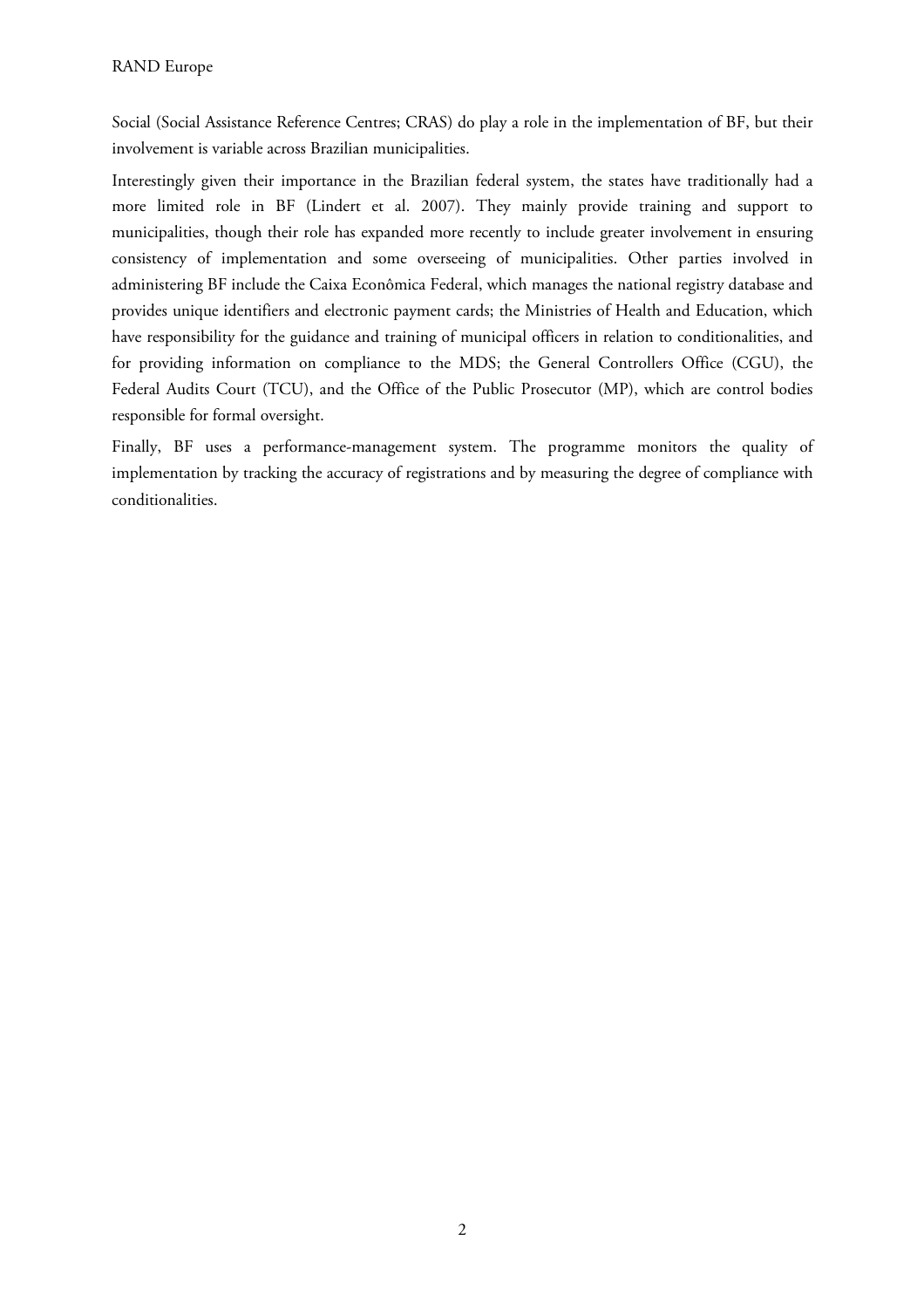Most literature on BF consists of case studies on implementation, highlighting the importance of many factors – both within BF and externally – and examining their influence on the programme's effectiveness. These factors include the capacity of municipalities; the supply of services; the integration of services; political motivations; levels of poverty; and urban versus rural contexts.

## 2.1. Municipal capacity

Municipal capacity is generally seen as a significant problem in the effective implementation of BF. This is confirmed by a number of anecdotal studies that have looked at municipal capacity in different places. One study points to difficulty in gathering data on eligible families (Sánchez-Ancochea & Mattei 2011).

Rio Branco, in the state of Acre and with a highly mobile population, is an example of a remote municipality with a severely limited administrative capacity. Before the BF programme the local administration lacked any systematic and up-to-date registry of its population. The registries that did exist, like the Bolsa Escola CADBES registry, were not compatible and could not be integrated into the Cadastro Unico (the unified BF registry). The municipal government relied on local civil society including the university in a concerted reform effort, reducing the total number of eligible families by about 30 per cent by updating the registry and deleting double entries (Lindert et al. 2007).

Producing timely data measuring compliance with conditionalities has also exceeded the capacities of many municipalities, especially poorer ones. In 2005, only 55 per cent of hospitals provided reporting data (Fiszbein & Schady 2009). In 2009 the health information provided for recipients was still only 63 per cent (Bastagli 2010). In addition, there were few consequences associated with non-compliance. Only in 2007 did the authorities start cutting benefits because of non-compliance, but overall the measuring of compliance remains a challenge (Bastagli 2010). Slow capacity building could explain the relative performance of municipalities, while early adopters of previous programmes like Bolsa Escola appear to have a significant advantage because of their experience with such programmes (Fenwick 2009).

The national government has tried to address this issue in municipalities like Vitória in the state of Espírito Santo. In Vitória the local infrastructure was lacking in several respects. The result was an intense overhaul of many local governmental institutions and the adoption of new responsibilities including reaching out to families, upgrading local information technology, establishing national semi-monthly supervisory meetings, providing training for local staff and coordinating with local pre-schools. The results of this overhaul have been very positive. The number of children benefiting from the programme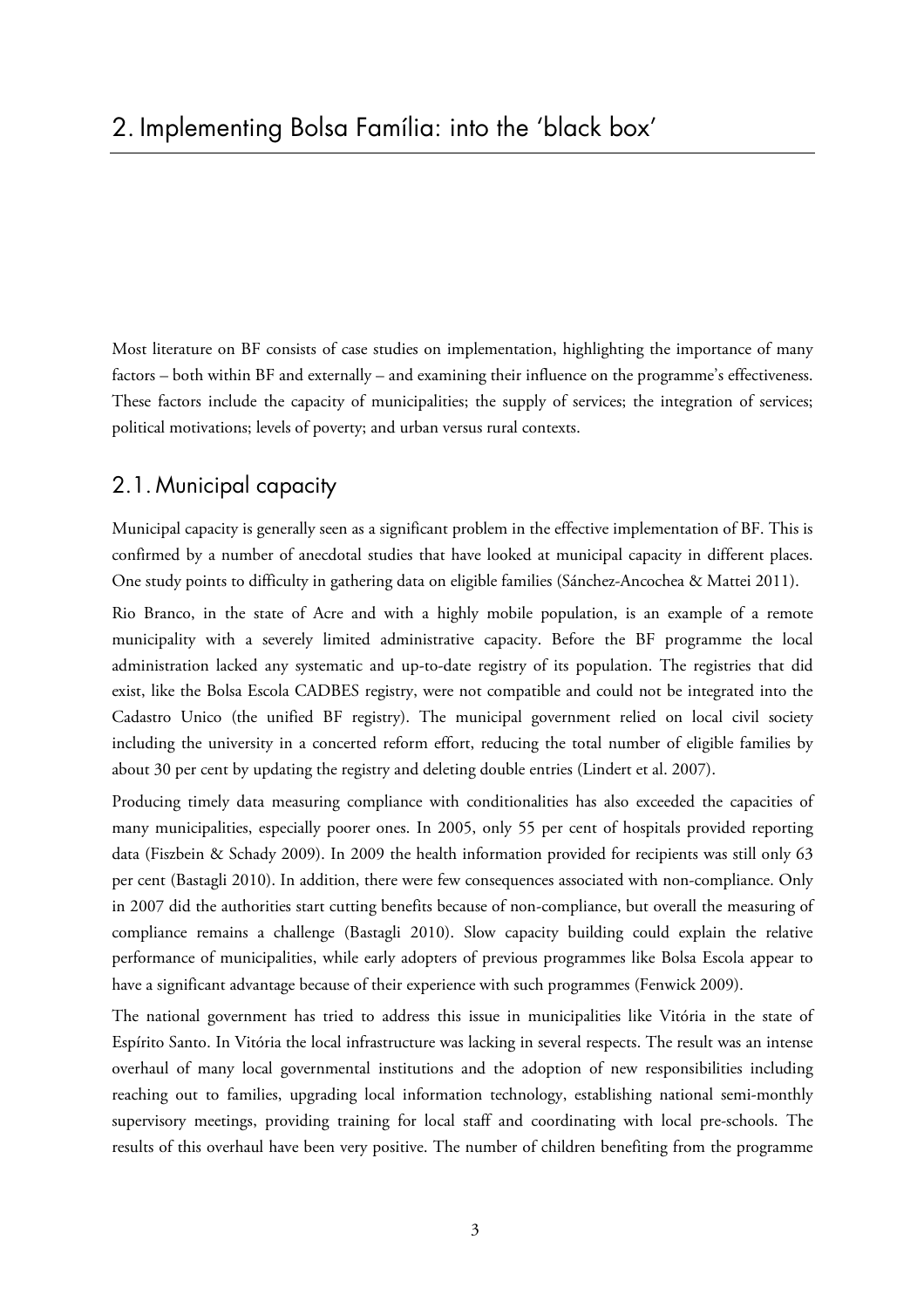tripled within two years, malnutrition among that group was halved to seven per cent and the risk of malnutrition fell to 12 per cent (Lindert et al. 2007).

# 2.2. Quality of education and health services

Supply-side issues, such as substandard educational and medical institutions, have a significant negative influence on the success of CCTs like BF (Rocha 2009). The less-developed northeast of Brazil is home to 49 per cent of all families receiving cash transfers through BF (Fenwick 2009). Schools and health centres are often inadequate and access to these facilities can be difficult. Public health expenditure per capita in 2006 was 42 per cent higher in the southeast compared to the northeast (Sánchez-Ancochea & Mattei 2011). These severe geographical differences exist not only in healthcare but also in the educational sector. As Sánchez-Ancochea and Mattei (2011) describe it: "In 2000 spending in education per capita was three times higher in Roraima than in Pará and all the states in the northeast were below the Brazilian average. Unfortunately, differences in spending have changed little in the last decade." Without a proper supply infrastructure, the impact of any intervention is expected to be limited. CCTs "can themselves only function properly in terms of strengthening demand for and democratizing access to basic social services such as education and health if the actual supply of such services is adequate in the first place" (Hall 2008).

# 2.3. Coordination and integration of services

Coordinating different levels of government and local institutions proves challenging in many contexts. Other CCTs like Youth Agent, a programme for young children in the Brazilian city of Campinas, encountered similar issues, including serving families twice or being unable to combine different registries (Schwartz & Abreu 2007). Lindert et al. (2007) identify three areas of coordination problems: third-party principal agent problems (i.e. third party providers not having good incentives to deliver services); the heterogeneous quality of implementation; and interaction between the BF and other local programmes.

Integration of services is also a clear factor in the successful implementation of BF. Evidence from studies suggests that integration of services has clear benefits for service users, although integrating social policies seems to be a difficult process. In general, Sánchez-Ancochea (2011) notices a "limited integration between different components of the system" in local Brazilian administrations. When looking at the implementation of the BF in Manguinhos, Magalhães et al. (2011) identify this lack of integration between local governmental and quasi-governmental institutions as a major limiting factor in the programme's success.

On a national level, large-scale governmental programmes remain disconnected or run parallel. There are, however, some instances of successful vertical integration in which BF has been linked with other social programmes, including coordinated or joint payments.

However, progress can be made. Some municipalities like São Paolo and Belo Horizonte have shown significant progress in the integration of health, education and employment support by coordinating the efforts of BF with local initiatives (Lindert et al. 2007). These are normally well-financed initiatives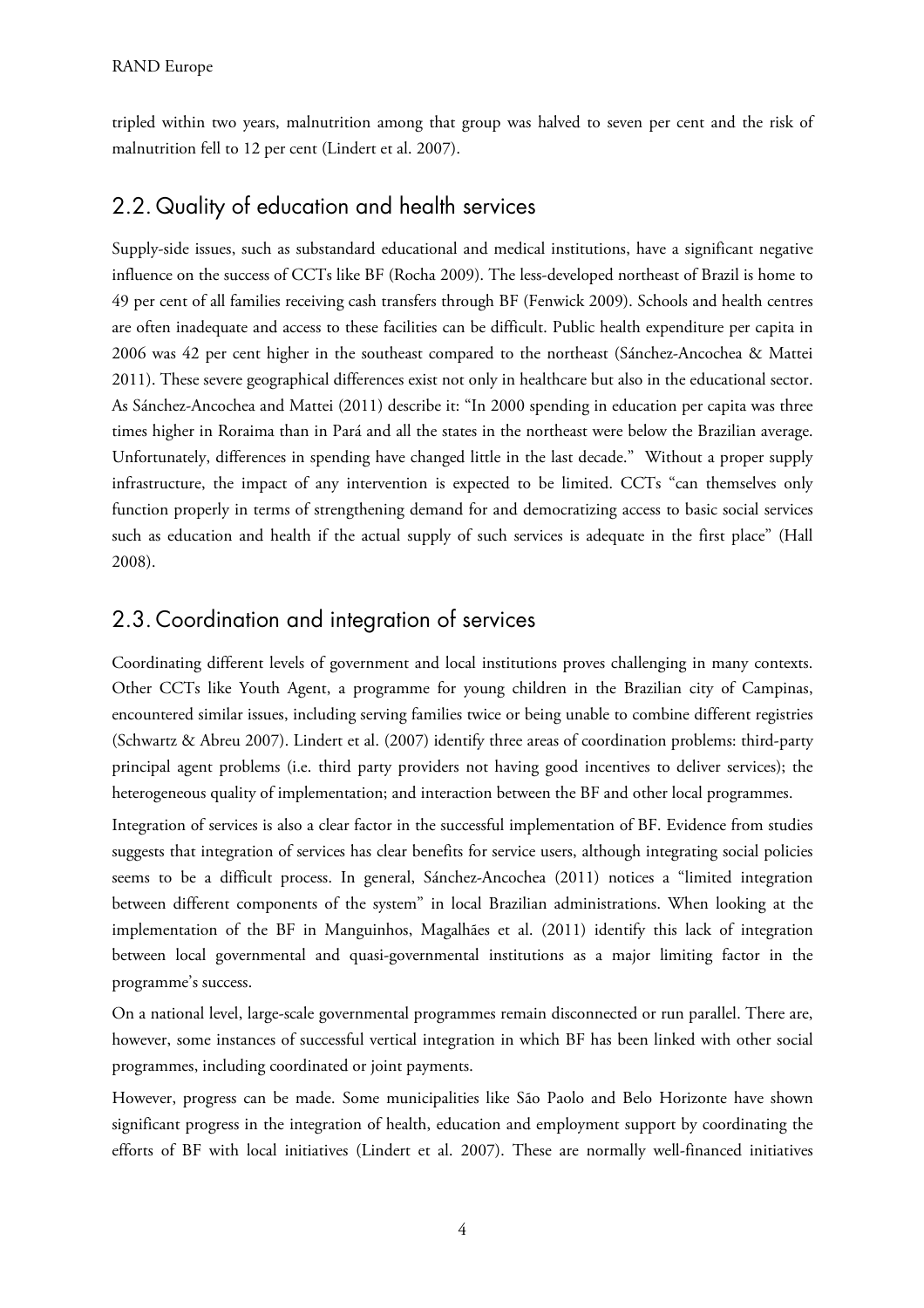introduced by state or city governments such as public health campaigns and social programmes aimed at the poor.

#### 2.4. Political motivation

The relationship between political motivation and successful implementation of BF is also important. The Brazilian states have significant power under the country's federal system, resulting in a heterogeneous range of policies nationwide. Minimising the involvement of the states and organising the project mostly at the national and an empowered municipal level is seen as one of the reasons for the success of the CCT programme in Brazil (Fenwick 2009). Even though BF was closely associated with President Lula, the programme and its predecessors were supported by a large number of political parties. Because of the absence of strong partisan identification, the programme was accepted in many cases by mayors of other party affiliations at the local level (Sugiyama 2012). Financial support and the allocation of BF funds do not seem to be determined by municipalities' party affiliation. Fried (2012) compared the number of families eligible for financial support through the BF programme with the number of families actually receiving support, finding that variations in the distribution of support did not correlate with the affiliations of local politicians. Bypassing governors at the state level is also seen as beneficial for the BF because of these governors' ability to severely constrain national policies and limit their effectiveness. The BF's direct contracts between national government and the municipalities have circumvented that risk (Fenwick 2009).

However, there also appears to be an interesting relationship between electoral gain and successful implementation of BF, as shown by examining the relationship between municipal elections and BF performance. Good performance – or more precisely, absence of "public denouncements of illegitimate inclusion of beneficiaries" – results in a 26 per cent increase in the chance of winning a subsequent election (Janvry 2005; Janvry, Finan & Sadoulet 2010), and this positive influence of successful BF programmes on election results seems to be understood by local politicians. If a mayor is running for a second term, the programme's impact increases by 36 per cent compared to mayors already in their second term who cannot be re-elected, meaning that the performance of the BF programme depends upon whether the respective mayor is eligible for re-election or not (Janvry 2005).

BF is also said to have been used to gain popularity by politicians at municipal level (Hall 2011). A recent analysis of state elections at municipal level suggests that the popularity of CCTs has a positive effect for the incumbent in general. Interestingly, this effect is independent of party affiliation (Zucco 2011). From this perspective, one could hypothesise that a better performance in BF implementation would be expected in municipalities where there are a larger proportion of eligible families.

#### 2.5. Municipal poverty levels

Extreme poverty has a detrimental effect on the educational impact of BF. Even if the programme achieves its goal of increasing participation in the school system, children of extremely poor families are likely to start with a significant disadvantage (Fiszbein & Schady 2009). This may be one of the reasons why the school system has been largely unable to capitalise on increased attendance and hasn't been able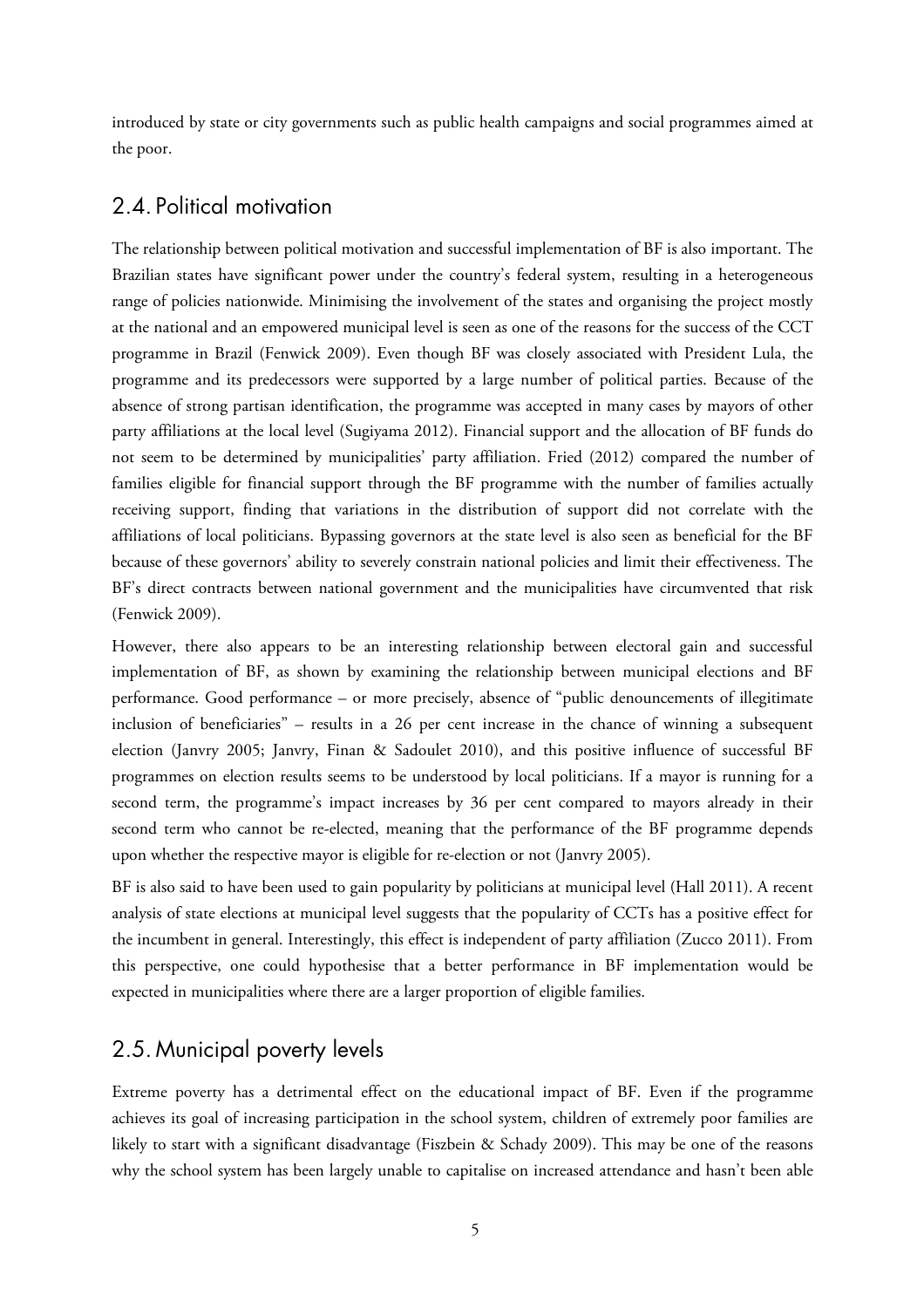to produce notable increases in educational parameters (Sánchez-Ancochea & Mattei 2011). However, the effect on educational outcomes is a point of contention and progress is judged more positively in other studies (Hall 2011). In addition, the poor and extremely poor have less access to public medical and educational services, widening the gap between classes and limiting BF's impact on the health of those most affected by poverty (Soares, Ribas & Osório 2007). Health parameters show a persistent inequality in health and in access to healthcare between different groups of the population. As a result child mortality, for example, is 138 per cent higher among the indigenous population and 37 per cent higher in the black population compared to the white population (Rocha 2009).

Targeting the delivery of support is a challenge for many CCT programmes. Overall, the BF is seen in some papers as being very good at targeting (Bastagli 2010) although it still suffers from significant exclusion rates due to problems with the enrolment of specific groups and populations. Enrolment in the BF is voluntary but requires potential beneficiaries to provide specific items of information such as identity cards and a verification of their place of residence. As such, some authors argue that the families most reliant on BF cash transfers might be excluded because they are unable to provide the necessary paperwork (Sánchez-Ancochea & Mattei 2011; Soares 2011). Additionally, information about BF and the availability of financial support reaches different households to different degrees (Ferreira, Jimenez & Holzer 2011). These problems are also mentioned by Fiszbein and Schady (2009), who suggest that 'household constraints' – meaning a family's ability to take advantage of the provided governmental assistance programmes – could limit the effectiveness of CCTs.

#### 2.6.Urban versus rural contexts

The urban or rural nature of the place in which BF is administered may have an impact on the effectiveness of a programme (Ferreira, Jimenez & Holzer 2011). However, the evidence is mixed. Rural areas show higher drop-out rates from the programme but a greater degree of success in terms of outcomes overall. In the Mexican Oportunidades programme, a nationwide CCT with similar conditions to BF, this has been visible through higher drop-out rates among the poorest families living in remote, mostly rural, areas (Bastagli 2010). However, this does not mean that families in urban environments can take better advantage of the BF programme. In fact, the opposite seems to be the case, and BF appears to be less effective in helping the urban poor move out of poverty than it does in assisting poor families in rural areas, where the programme has proved more effective (Sánchez-Ancochea & Mattei 2011). When looking at regional and supply-side issues the effects seem to be multi-layered, and in some cases work in contrary directions.

# 2.7. Towards research hypotheses

In summary, the literature, though in places quite anecdotal, suggests a number of hypotheses that can be tested further in the modelling for this paper:

- Low-capacity municipalities have a poorer quality of BF implementation
- Larger municipalities with more resources have better quality of implementation
- Good-quality service provision is significantly associated with good implementation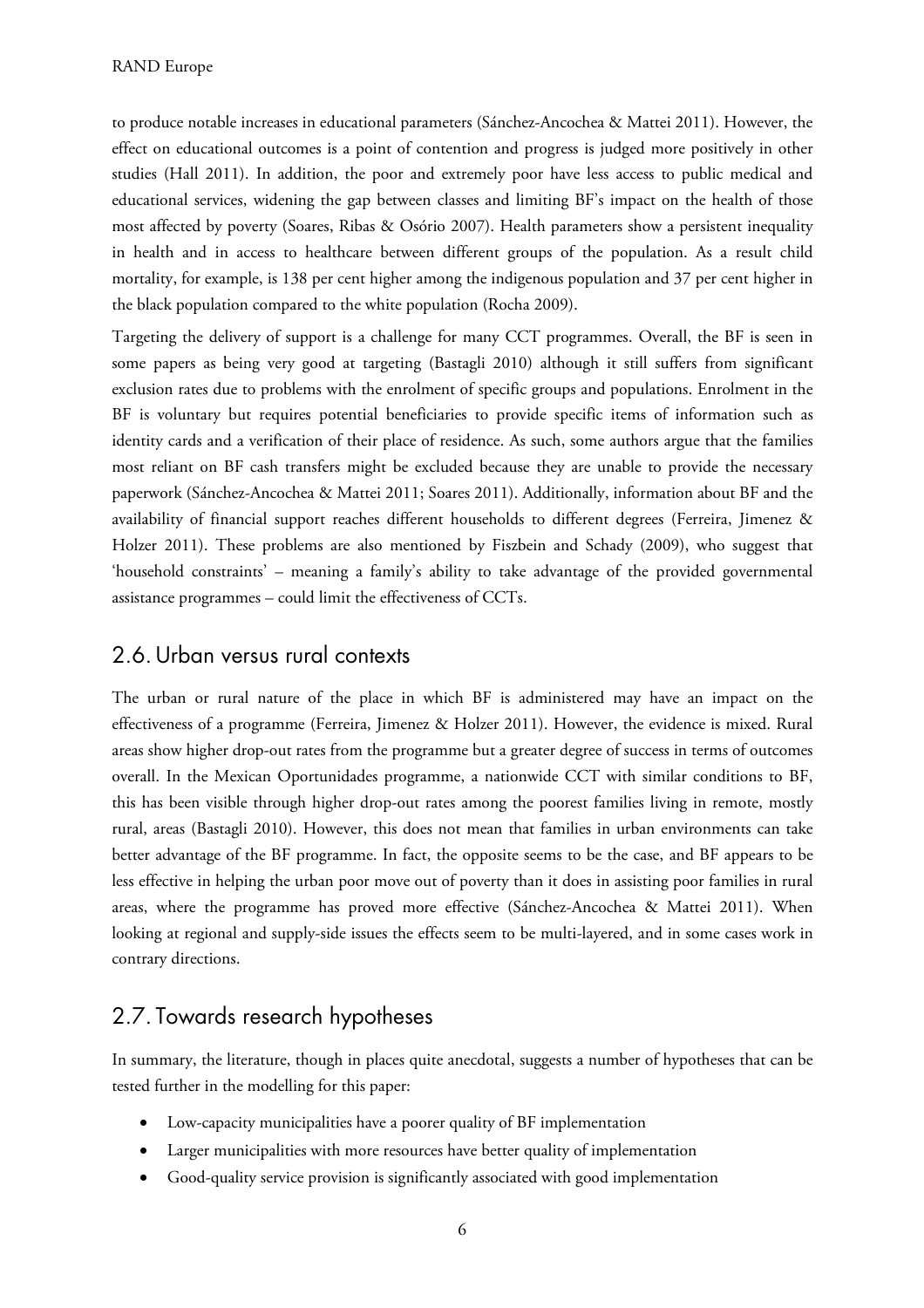- Lack of coordination and integration leads to lower quality of implementation
- There is an association between electoral gain and quality of implementation
- Extreme poverty of the municipality is associated with more problematic implementation
- The rural and urban context should not matter in the quality of implementation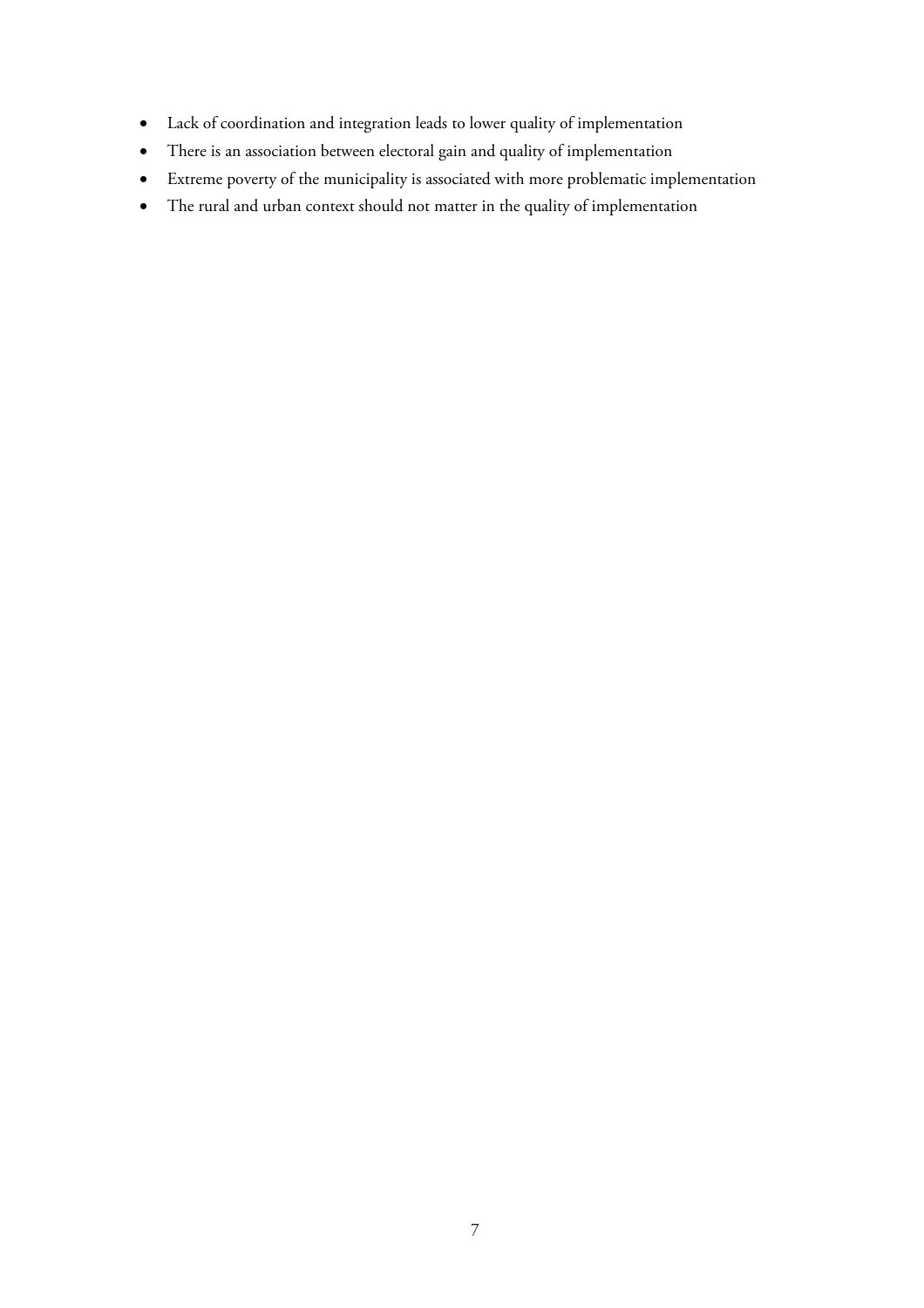# 3. Methodology

# 3.1. Defining the variables

Brazil lends itself well to a study looking at the 'black box' of a social protection programme. Firstly, it is a large country with over 5564 municipalities operating in different geographical and local policy contexts, giving an opportunity to see a federal programme being implemented in a range of different local contexts. Secondly, Brazil, unlike some other mid-income countries, has good and recent federal datasets in a number of areas related to the 'black box' of implementation covering most municipalities. Finally, as discussed earlier, BF is one of the few CCTs that have an explicit quality-of-implementation measure against which all municipalities are assessed, the Decentralized Management Index (Índice de Gestão Descentralizada; IGD). This index also provides a performance incentive. On the basis of the IGD score, municipalities are given additional programme resources. Initially, these resources consisted of an providing municipalities with an increased quota, allowing them to enrol new families into the BF programme. As the coverage of the programme has expanded, however, municipalities have been given more discretion on how to use these additional resources. The number of municipalities that qualify for additional programme support has increased as IGD scores have improved over time.

This report analyses these datasets and seeks to establish the associations between programme and external variables and the quality of BF implementation in municipalities. These associations are based on a snapshot analysis of the data covering the period of 2009–2010 or the most recent available data. As such, the analysis is not longitudinal.

Programme and external variables included in the analysis are given in Table 1 and fall into five main categories:

- Municipal capacity variables such as per capita municipal budgets and resources
- The provision of services at municipal level including supply-side variables such as the quality of education and health provision and the way services are integrated or not at the municipal level
- Political variables such as electoral outcomes and elections
- Demographic variables such as poverty levels and ethnicity
- Geographic variables such as regions.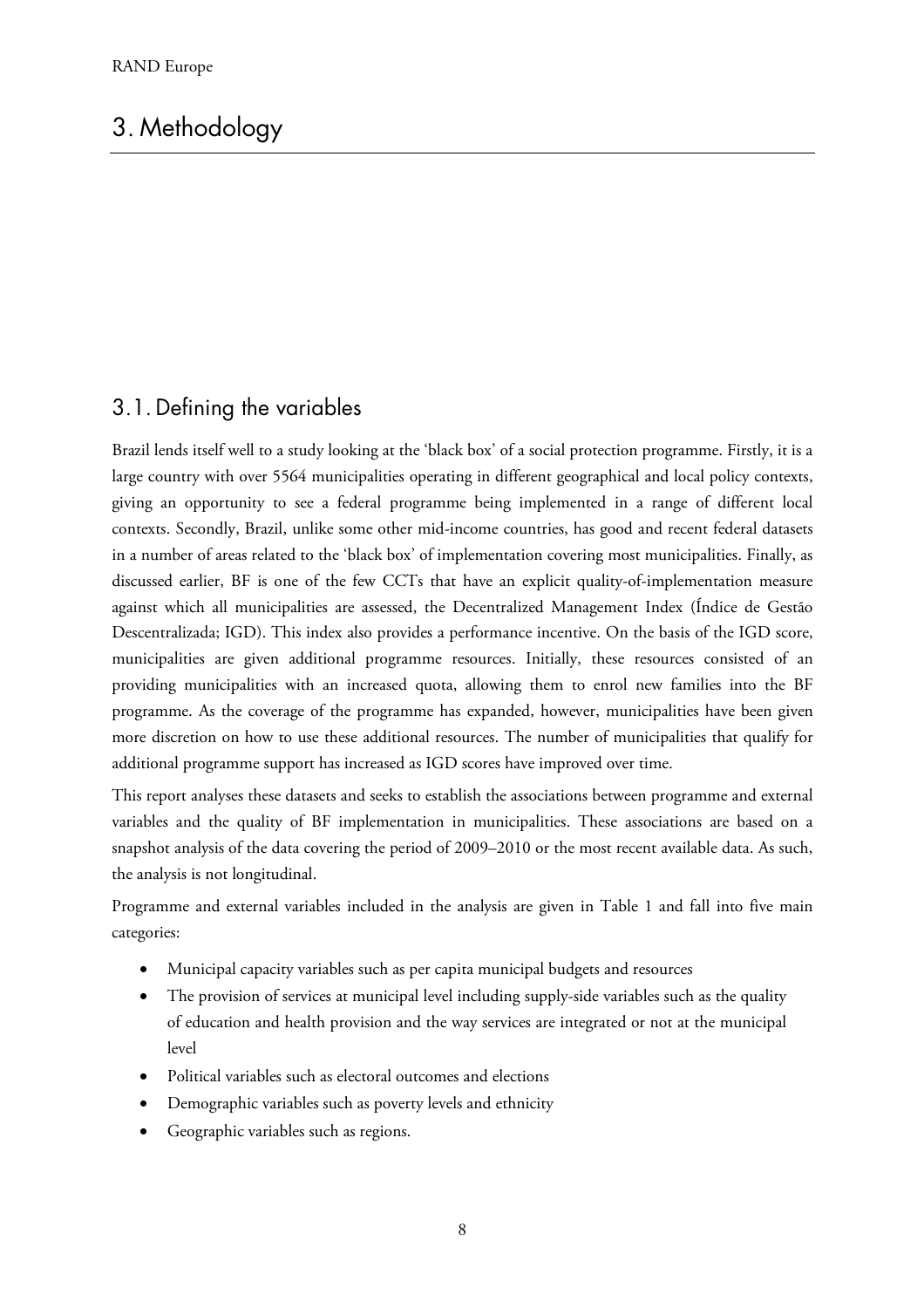Most of these variables were collected in the year 2010, except the following variables from the year 2011: political variables, the health service performance index (IDSUS), basic education index (IDEB), and binary variable for presence of food card programme. In addition, these data come from a variety of sources collected using a variety of survey instruments. The preliminary 2010 Census poverty estimates are from the Ministry of Social Development and Fight Against Hunger, collected through household surveys. The Brazil census classifies population groups mainly on the basis of skin colour and whether they belong to indigenous groups. The data related to electoral outcomes were obtained from the website of Estatistica TSE (Estatistica TSE homepage 2014). These political variables correspond to the results of 2008 municipal elections. The municipal financial information was taken from the Secretaria do Tesouro Nacional (Treasury Secretariat) of the Ministério da Fazenda through the report *Financas do Brasil: Dados Contábeis dos Municipios 2010.* We also use data (from 2010) related to basic social protection services provided through social assistance centres called Centros de Referência de Assistência Social (CRAS).

The health service performance index (IDSUS) for year 2011 is a composite index on a scale of 0 to 10. The Ministry of Health assigns this index after giving consideration to a variety of factors including population, socioeconomic background and child mortality. IDSUS encompasses three sub-indices: socioeconomic development (IDSE), health conditions (ICS) and structure of the municipality's health system (IESSM). It captures the level of access and quality of health service based on these three indices and groups the municipalities into six homogeneous groups according to their score.

The basic education index<sup>1</sup> (IDEB) for the year 2011 was developed by the Anisio Teixeira National Institute for Educational Studies and Research (INEP) under the Ministry of Education to measure the flow and quality of education on a scale of 0 to 10. We used the IDEB values for fourth-grade students in schools administered by municipalities.

We created composite indices (v3249\_total to v3261\_total) for relationship between CRAS and other services, programmes or institutions in each municipality. Each index, on a scale of 0 to 8, was developed from the following conditions and the satisfaction of each condition counted as one point in the index.

- 1. It has location data (address, phone, etc.)
- 2. Accepts users referred by this CRAS
- 3. Forwards users to this CRAS
- 4. Tracks your referrals
- 5. Holds regular meetings
- 6. Information exchange
- 7. Performs case studies together
- 8. Carries out activities in partnership

1 Source:

 $\overline{a}$ 

[http://download.inep.gov.br/educacao\\_basica/portal\\_ideb/o\\_que\\_e\\_o\\_ideb/Nota\\_Tecnica\\_n1\\_concepcaoIDEB.pdf](http://download.inep.gov.br/educacao_basica/portal_ideb/o_que_e_o_ideb/Nota_Tecnica_n1_concepcaoIDEB.pdf)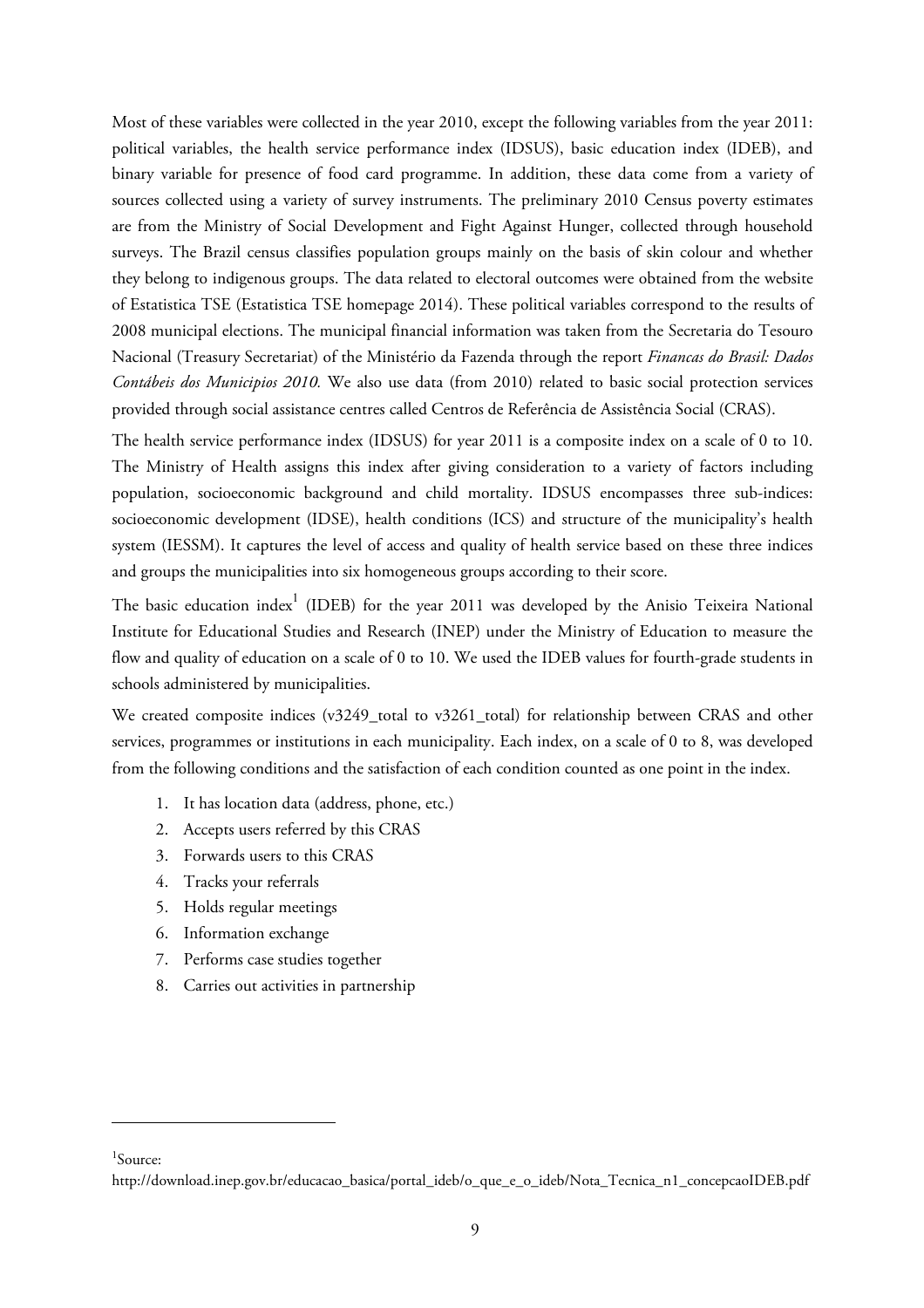| <b>Variable Code</b>                                   | <b>Details</b>                                                                                                                                                                                          |  |  |  |  |
|--------------------------------------------------------|---------------------------------------------------------------------------------------------------------------------------------------------------------------------------------------------------------|--|--|--|--|
| Variables related to revenue and finance (C)           |                                                                                                                                                                                                         |  |  |  |  |
| Top100_GDP                                             | Municipality is in the list of 100 most revenue<br>(GDP)<br>generating municipalities                                                                                                                   |  |  |  |  |
| PC_Budget_Revenues                                     | Per capita budget revenues (R\$)                                                                                                                                                                        |  |  |  |  |
| PC_Transfer_Intergov_Union                             | Per capita transfers from federal government (R\$)                                                                                                                                                      |  |  |  |  |
| PC_Transf_Intergov_State                               | Per capita transfers from state (R\$)                                                                                                                                                                   |  |  |  |  |
| PC_SUS_Union                                           | Per capita transfer from Resources Health System (R\$)                                                                                                                                                  |  |  |  |  |
| PC_FNAS                                                | Per capita transfer of resources from National Social<br>Assistance (FNAS) (R\$)                                                                                                                        |  |  |  |  |
| PC_FNDE                                                | Per capita transfer of resources from National Education<br>Development (ENDF) (R\$)                                                                                                                    |  |  |  |  |
| Variables related to other programmes (S)              |                                                                                                                                                                                                         |  |  |  |  |
| presence_of_Food_Card                                  | Presence of food card program in the municipality (1: yes, 0:<br>no), Data from the year 2011                                                                                                           |  |  |  |  |
| <b>IDSUS</b>                                           | SUS performance (health service) index, data from the year<br>2011                                                                                                                                      |  |  |  |  |
| <b>IDEB</b>                                            | Basic Education Development Index, data from the year 2011                                                                                                                                              |  |  |  |  |
| v32430                                                 | Does the municipality have a list of BF beneficiaries?                                                                                                                                                  |  |  |  |  |
| $v3244_0$                                              | Does the municipality have a list of families in violation of<br>education conditionalities in the BF programme?                                                                                        |  |  |  |  |
| v32450                                                 | Does the municipality have a list of families in violation of<br>health conditionalities in the BF programme?                                                                                           |  |  |  |  |
| entry (S)                                              | Integration software questions: does CRAS have access to the following federal computer systems and<br>for what purpose? O:no access, 1: for consultation/data entry, 2: for both consultation and data |  |  |  |  |
| v3603_total                                            | CadÚnico: single registry for the federal government's social<br>programmes                                                                                                                             |  |  |  |  |
| v3604_total                                            | Sicon: integrated management of the conditionalities of BF<br>Program                                                                                                                                   |  |  |  |  |
| v3605_total                                            | SIBEC: citizen benefit system                                                                                                                                                                           |  |  |  |  |
|                                                        | Type of relationship between CRAS and other entities. Codes 0 to 8 (0: no relationship or entity does                                                                                                   |  |  |  |  |
| not exist, >0: sum of the relationship indicators) (S) |                                                                                                                                                                                                         |  |  |  |  |
| v3249_total                                            | Public units of the basic social protection network                                                                                                                                                     |  |  |  |  |
| $v3250$ _total                                         | Covenanted units of the basic social protection network                                                                                                                                                 |  |  |  |  |
| $v3251$ _total                                         | Units of the special social protection network                                                                                                                                                          |  |  |  |  |
| v3252 total                                            | Health services                                                                                                                                                                                         |  |  |  |  |
| v3253_total                                            | <b>Education services</b>                                                                                                                                                                               |  |  |  |  |
| v3254_total                                            | Agencies/services related to labour and employment                                                                                                                                                      |  |  |  |  |
| $v3255$ _total                                         | Food security services and programmes                                                                                                                                                                   |  |  |  |  |
| v3256_total                                            | Public safety services and programmes                                                                                                                                                                   |  |  |  |  |
| v3257_total                                            | BF grant programme                                                                                                                                                                                      |  |  |  |  |
| $v3258$ _total                                         | Protection council                                                                                                                                                                                      |  |  |  |  |
| v3259_total                                            | Public policy and advocacy councils                                                                                                                                                                     |  |  |  |  |

# Table 1: Names and codes of the variables available for regression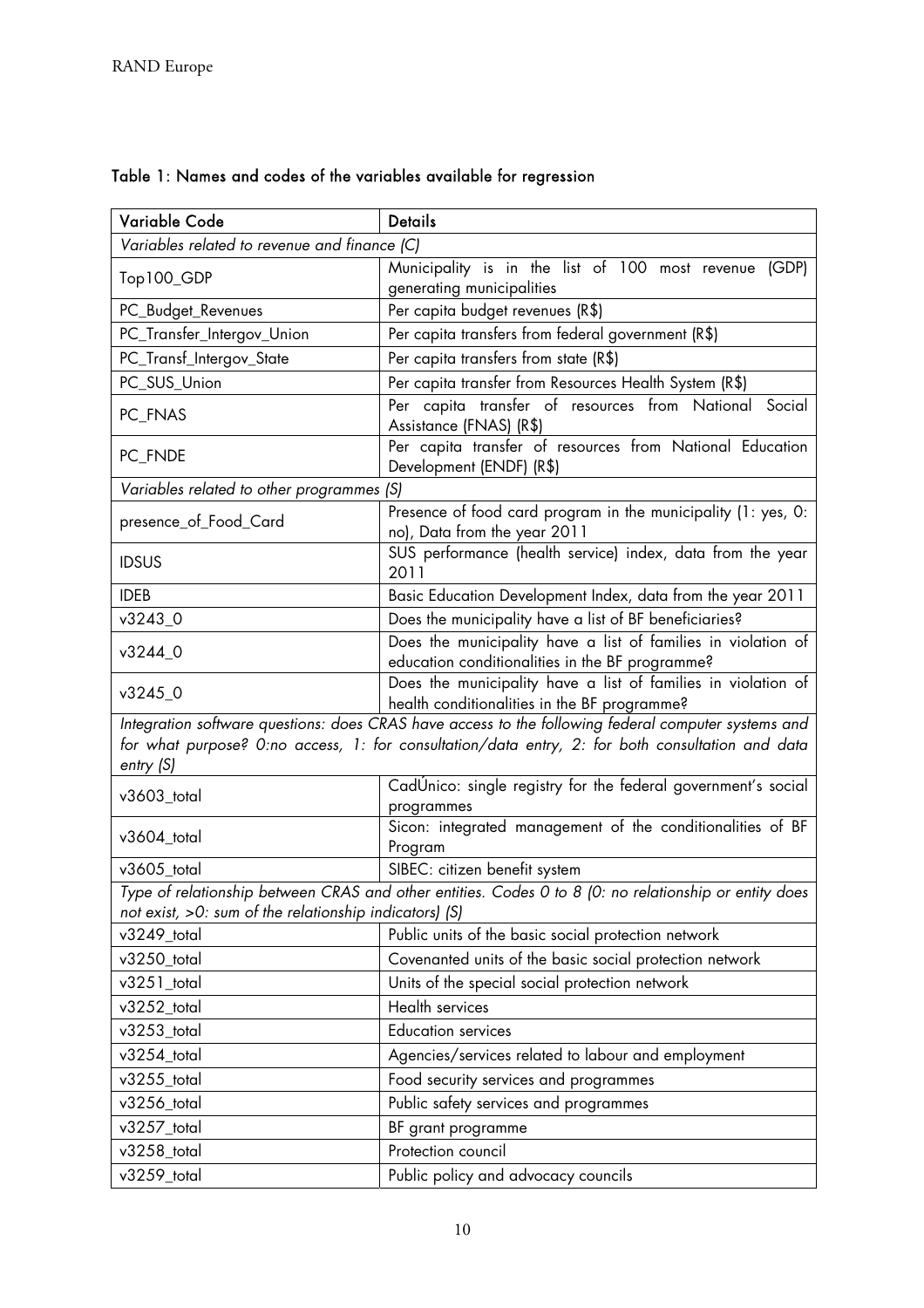| v3260_total                                      | Digital inclusion programmes and projects                                                 |  |  |  |  |  |
|--------------------------------------------------|-------------------------------------------------------------------------------------------|--|--|--|--|--|
| v3261_total                                      | Non-governmental organisations (NGOs)                                                     |  |  |  |  |  |
| Political variables (P), data from the year 2008 |                                                                                           |  |  |  |  |  |
| perc_votes_Muncipality                           | Percentage votes won by the party in power in the<br>municipality                         |  |  |  |  |  |
| suppl_election_municipality                      | Supplementary election held (1: yes, 0: no)                                               |  |  |  |  |  |
| Same_Party_StateMunic                            | Same ruling party both at municipal and state level (1: yes, 0:<br>$\mathsf{no}$          |  |  |  |  |  |
| votegt95                                         | Ruling party secured very high over 95% (almost all) of the<br>votes (1: yes, 0: no)      |  |  |  |  |  |
| Variables related to population (D)              |                                                                                           |  |  |  |  |  |
| Total_households                                 | Number of households                                                                      |  |  |  |  |  |
| log_Total_households                             | Log (total households in the municipality)                                                |  |  |  |  |  |
| large_100k                                       | Population of the municipality is over 100,000 (1: yes, 0: no)                            |  |  |  |  |  |
| Variables related to poverty (D)                 |                                                                                           |  |  |  |  |  |
| perc_Rural_households                            | Percentage of households in rural areas                                                   |  |  |  |  |  |
| perc_rural_hhlds_in_ext_pov                      | Percentage of households in rural area in poverty                                         |  |  |  |  |  |
| perc_urban_hhlds_in_ext_pov                      | Percentage of households in urban area in poverty                                         |  |  |  |  |  |
| perc_males_in_ext_poor                           | Percentage of male residents in extreme poverty                                           |  |  |  |  |  |
| perc_White_in_ext_poor                           | Percentage of white residents in extreme poverty                                          |  |  |  |  |  |
| perc_Black_in_ext_poor                           | Percentage of black residents in extreme poverty                                          |  |  |  |  |  |
| perc_Yellow_in_ext_poor                          | Percentage of yellow residents in extreme poverty                                         |  |  |  |  |  |
| perc_Brown_in_ext_poor                           | Percentage of brown residents in extreme poverty                                          |  |  |  |  |  |
| perc_Indigenous_in_ext_poor                      | Percentage of indigenous residents in extreme poverty                                     |  |  |  |  |  |
| perc_BlcknIndg_in_poor                           | Percentage of black or indigenous residents are in extreme<br>poverty                     |  |  |  |  |  |
| perc_minority_in_poor                            | Percentage of black, yellow and indigenous residents in<br>extreme poverty                |  |  |  |  |  |
| Geography (G)                                    |                                                                                           |  |  |  |  |  |
| Region_N                                         | North (1: if municipality is situated in the northern region, 0:<br>otherwise)            |  |  |  |  |  |
| Region_S                                         | South (1: if municipality is situated in the southern region, 0:<br>otherwise)            |  |  |  |  |  |
| Region_NE                                        | Northeast (1: if municipality is situated in the northeast<br>region, 0: otherwise)       |  |  |  |  |  |
| Region_CW                                        | Central-west (1: if municipality is situated in the central-west<br>region, 0: otherwise) |  |  |  |  |  |

Source: own compilation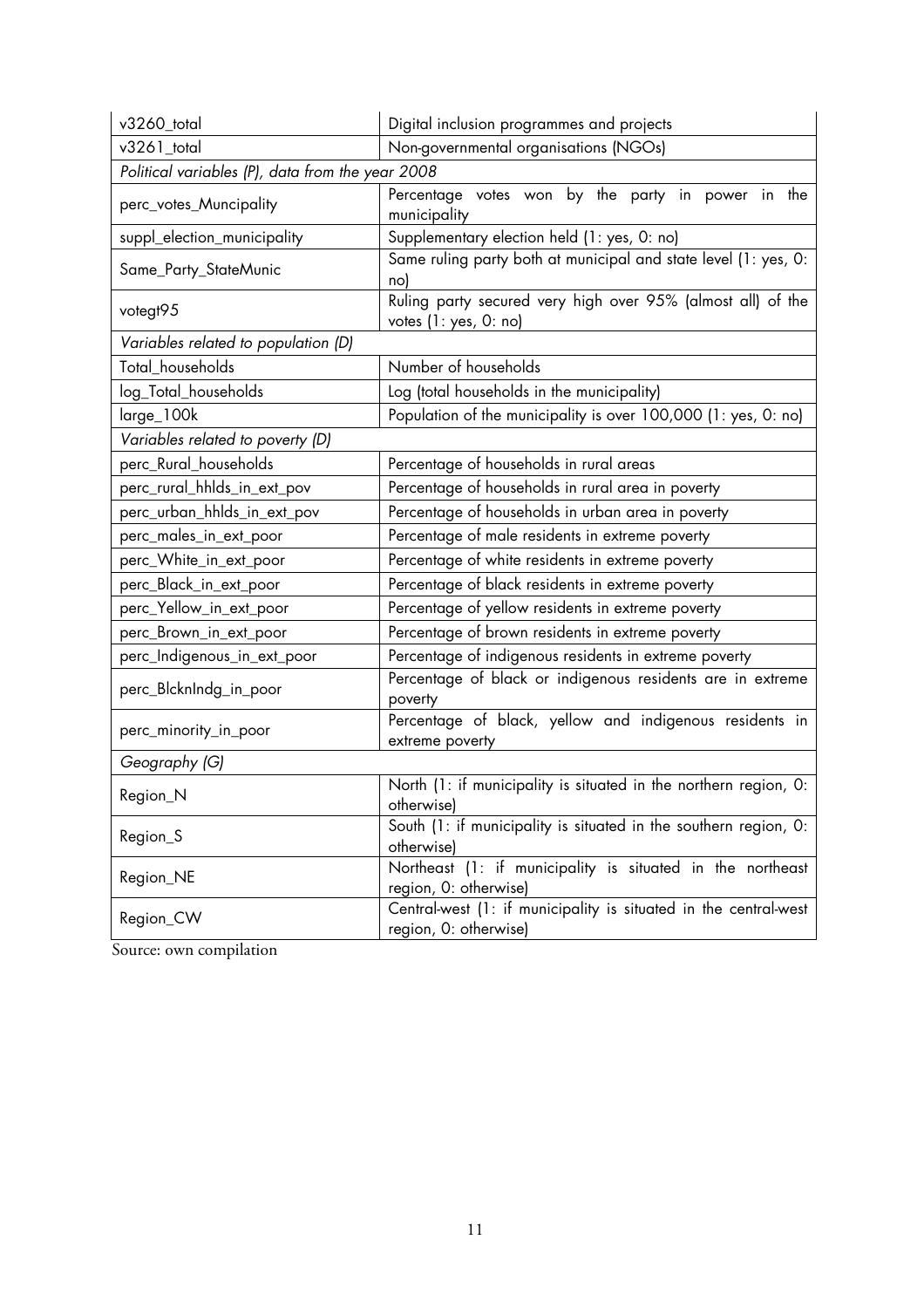# Table 2: Descriptive statistics for variables

| Variable code                                        | N            | Minimum    | Maximum      | Mean       | Std<br>Deviation |
|------------------------------------------------------|--------------|------------|--------------|------------|------------------|
| Dependent variables                                  |              |            |              |            |                  |
| avg_IGD                                              | 5565         | .13        | .97          | .79        | .08              |
| Revenue and finance related variables (C             |              |            |              |            |                  |
|                                                      |              |            |              |            |                  |
| Top100_GDP                                           | 5565         | .0000      | 1.00         | .02        | .13              |
| PC_Budget_Revenues                                   | 5212         | 364.32     | 13671.62     | 1858.80    | 915.39           |
| PC_Transfer_Intergov_Union                           | 5212         | .00        | 11548.69     | 929.51     | 577.59           |
| PC_Transf_Intergov_State                             | 5212         | .00        | 8259.79      | 443.28     | 452.22           |
| PC_SUS_Union                                         | 5212         | .00        | 813.86       | 105.89     | 56.03            |
| PC_FNAS                                              | 5212         | .00        | 120.85       | 13.99      | 13.00            |
| PC_FNDE                                              | 5212         | .00        | 630.67       | 38.24      | 20.71            |
| Variables related to other programmes (S)            |              |            |              |            |                  |
| presence_of_Food_Card                                | 5565         | .00        | 1.00         | 0.11       | .32              |
| <b>IDSUS</b>                                         | 5563         | 2.50       | 8.37         | 5.65       | .84              |
| <b>IDEB</b>                                          | 4960         | 1.40       | 8.60         | 4.42       | 1.01             |
| v3243 0                                              | 4437         | .00        | 1.00         | 0.06       | .23              |
| v3244_0                                              | 4437         | .00        | 1.00         | 0.16       | .35              |
| v32450                                               | 4437         | .00        | 1.00         | 0.20       | .39              |
| <b>CRAS</b> integration                              |              |            |              |            |                  |
| v3603_total                                          | 4421         | .00        | 2.00         | 1.12       | .76              |
| v3604_total                                          | 4421         | .00        | 2.00         | .93        | .79              |
| $v3605$ _total                                       | 4421         | .00        | 2.00         | .88        | .81              |
| Type of relationship between CRAS and other entities |              |            |              |            |                  |
| v3249_total                                          | 4437         | .00        | 8.00         | 4.83       | 2.82             |
| $v3250$ _total                                       | 4437         | .00        | 8.00         | 2.40       | 2.90             |
| $v3251$ _total                                       | 4437         | .00        | 8.00         | 3.39       | 3.19             |
| v3252_total                                          | 4437         | .00        | 8.00         | 5.39       | 2.07             |
| v3253_total                                          | 4437         | .00        | 8.00         | 5.05       | 2.23             |
| $v3254$ _total                                       | 4437         | .00        | 8.00         | 1.44       | 2.22             |
| $v3255$ _total                                       | 4437         | .00        | 8.00         | 1.79       | 2.51             |
| $v3256$ _total                                       | 4437         | .00        | 8.00         | 1.63       | 2.27             |
| v3257_total                                          | 4437         | .00        | 8.00         | 6.07       | 2.27             |
| $v3258$ _total                                       | 4437         | .00        | 8.00         | 5.95       | 2.15             |
| v3259_total                                          | 4437         | .00        | 8.00         | 3.76       | 2.95             |
| v3260_total                                          | 4437         | .00        | 8.00         | 2.53       | 2.63             |
| v3261_total                                          | 4437         | .00        | 8.00         | 2.16       | 2.69             |
| Political variables                                  |              |            |              |            |                  |
| perc_votes_Muncipality                               | 5555         | 21.76      | 100.00       | 57.03      | 13.82            |
| suppl_election_municipality                          | 5564         | .00        | 1.00         | .02        | .15              |
|                                                      |              |            |              |            |                  |
|                                                      |              |            |              |            |                  |
| Variables related to population                      |              |            |              |            |                  |
| Same_Party_StateMunic<br>votegt95                    | 5564<br>5555 | .00<br>.00 | 1.00<br>1.00 | .16<br>.05 | .37<br>.22       |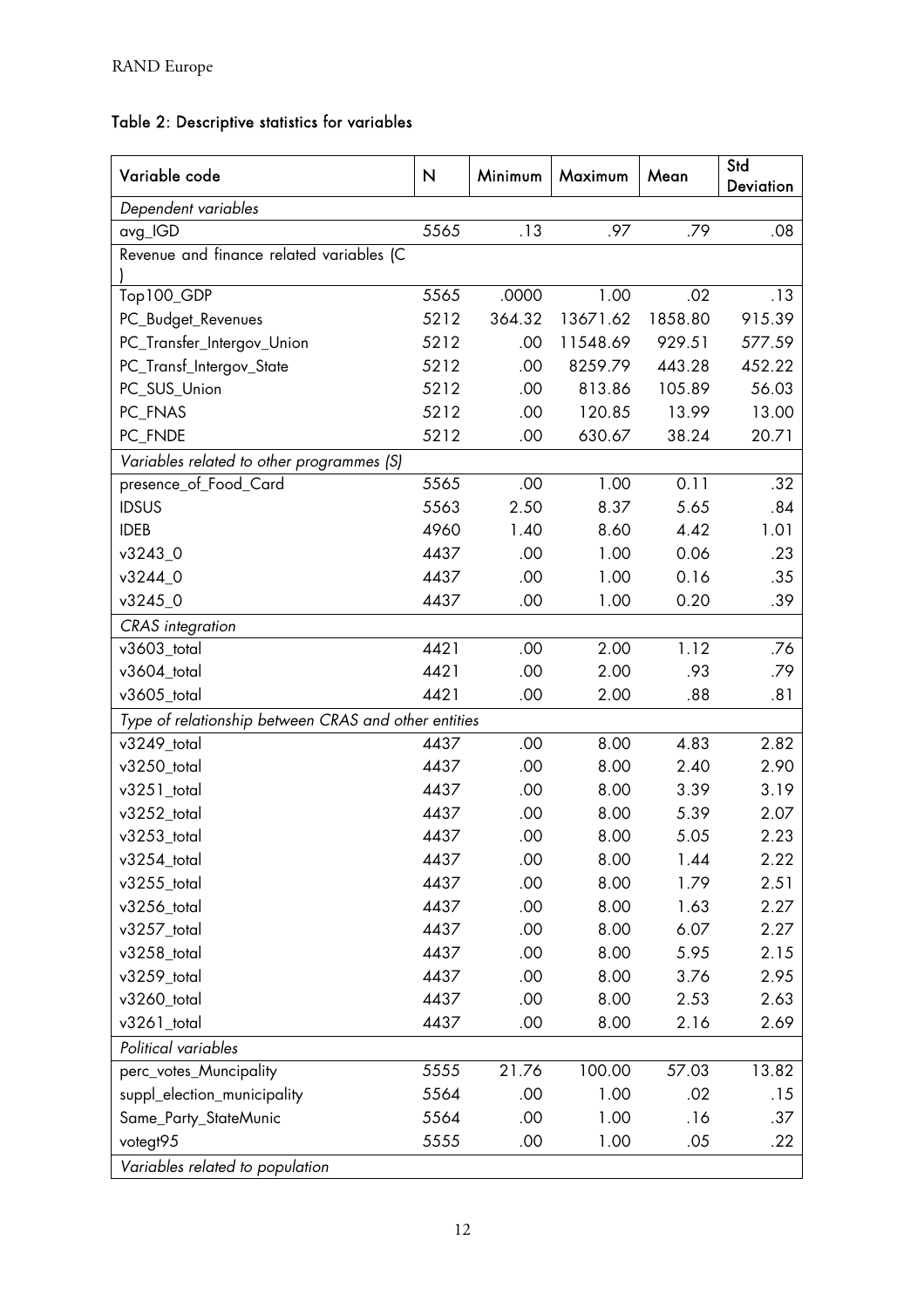| log_Total_households         | 5565 | 5.48 | 15.09 | 8.20 | 1.14 |
|------------------------------|------|------|-------|------|------|
| large_100k                   | 5565 | .00  | 1.00  | .05  | .22  |
| Variables related to poverty |      |      |       |      |      |
| perc_Rural_households        | 5565 | .00  | .95   | .35  | .21  |
| perc_rural_hhlds_in_ext_pov  | 5565 | .00  | .86   | .16  | .15  |
| perc_urban_hhlds_in_ext_pov  | 5565 | .00  | .48   | .09  | .08  |
| perc_males_in_ext_poor       | 5565 | .00  | .75   | .50  | .03  |
| perc_White_in_ext_poor       | 5565 | .00  | 1.00  | .39  | .22  |
| perc_Black_in_ext_poor       | 5565 | .00  | .59   | .08  | .06  |
| perc_Yellow_in_ext_poor      | 5565 | .00  | .22   | .01  | .01  |
| perc_Brown_in_ext_poor       | 5565 | .00  | 1.00  | .50  | .20  |
| perc_Indigenous_in_ext_poor  | 5565 | .00  | .94   | .02  | .08  |
| perc_BlcknIndg_in_poor       | 5565 | .00  | .94   | .10  | .10  |
| perc_minority_in_poor        | 5565 | .00  | .94   | .11  | .10  |
| Geography                    |      |      |       |      |      |
| Region_N                     | 5565 | .00  | 1.00  | .08  | .27  |
| Region_S                     | 5565 | .00  | 1.00  | .21  | .41  |
| Region_NE                    | 5565 | .00  | 1.00  | .32  | .47  |
| Region_SE                    | 5565 | .00  | 1.00  | .30  | .46  |
| Region_CW                    | 5565 | .00  | 1.00  | .08  | .28  |

Source: own calculations

The quality of implementation is assessed by looking at the IGD score of each municipality. The IGD was introduced in 2006 by the MDS to measure the quality of municipal implementation and to incentivise municipalities to improve performance (Lindert et al. 2007). The IGD combines aspects of the demand for services with supply of services. The index is calculated on the basis of the sum of four components which have equal weight in calculating the index. These components are: the share of families with a complete and consistent registration; the share of families with registries updated within at least the last two years; the share of families with complete information on compliance with health conditionalities; the share of children in the programme with complete information on compliance with education conditionalities (as a share of all BF children aged 6–15). The sum of these components is then divided by four.

This report looks at the whole IGD as an outcome measure as it aligns our model with how Brazilian policymakers assess the quality of implementation and incentivise municipalities.

Figure 1 gives a sense of the distribution of IGD scores across municipalities for the period 2009–2010 and suggests a clustering of municipalities around the 0.8 quality threshold. The outcome measure we used is based on averaging out the IGD score across this period.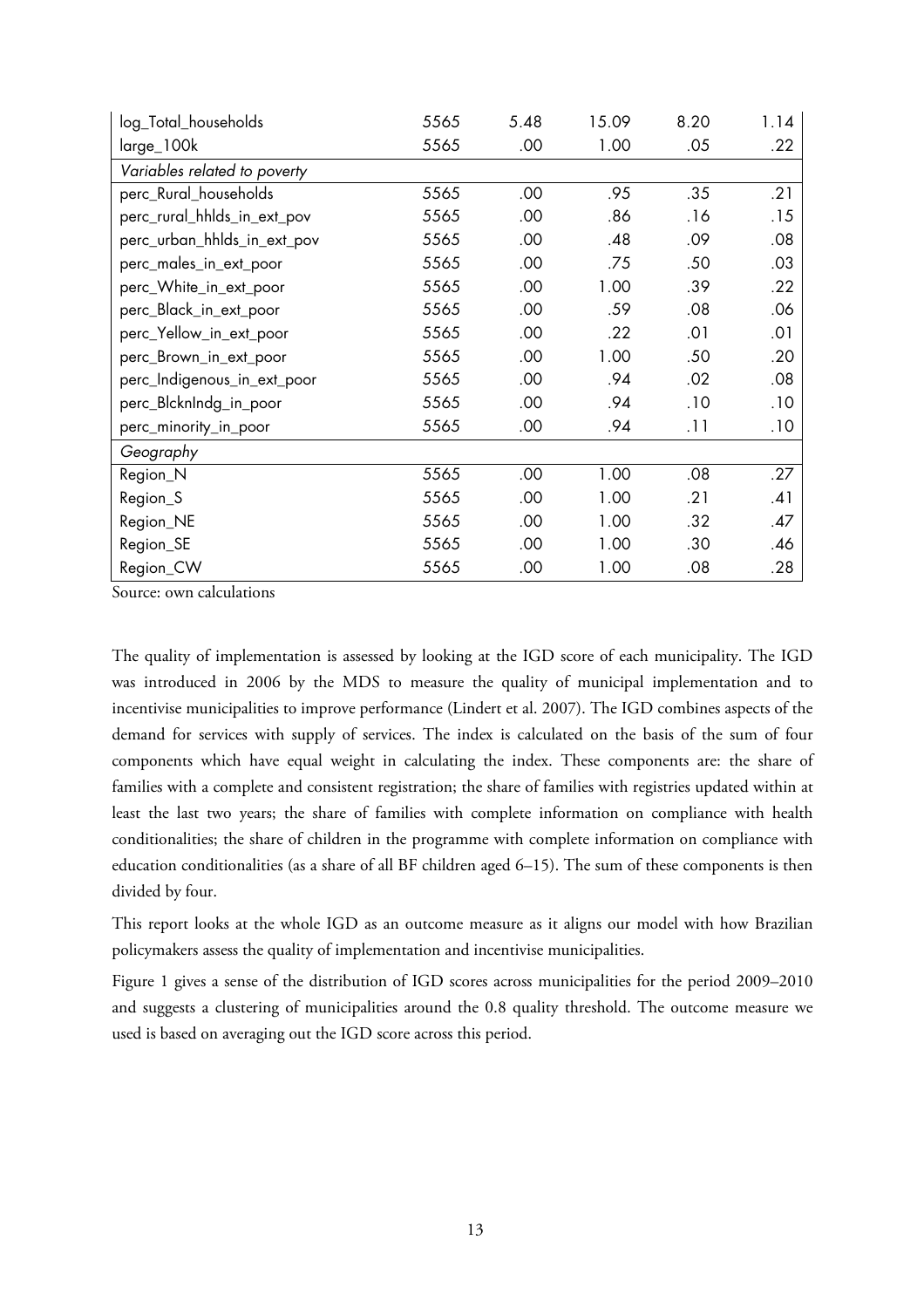

Figure 1: Average IGD scores across Brazilian municipalities from January 2009 to October 2010

Source: own calculations

#### 3.2. Modelling the associations between variables

Regression analysis was used to examine the associations between the various variables. The programme and external variables were taken as independent variables and the IGD as a dependent variable. The IGD score for each municipality was used as the dependent variable in the analysis to test its correlation with other variables (capacity, supply-side, geography, demographic and political). The dependent variable is the average of scores over time (from January 2009 to November 2010) for a given municipality. In addition, the values of IGD are between 0 and 1, hence the regression technique used must account for it. We used a generalised linear model (glm) for our data analysis. In a glm the dependent variable, IGD, is transformed using a link function.

The glm can be denoted as:

$$
g(\mu) = \sum_{k=1}^{K} \beta_k X_k \text{ Eq (1)}
$$

In this model  $\mu$  is the expected value of the dependent variable and  $g(\mu)$  is a smooth and invertible link function. The logit link function defined as  $g(\mu) = \log[\mu/(1-\mu)]$  is used to transform  $\mu$  which is confined in the interval [0, 1] to an entire real line from - $\infty$  to  $\infty$ . The right-hand side of Equation 1 represents a systematic/measurable component which is linear in terms.  $\beta_k$  represent the unknown parameters to be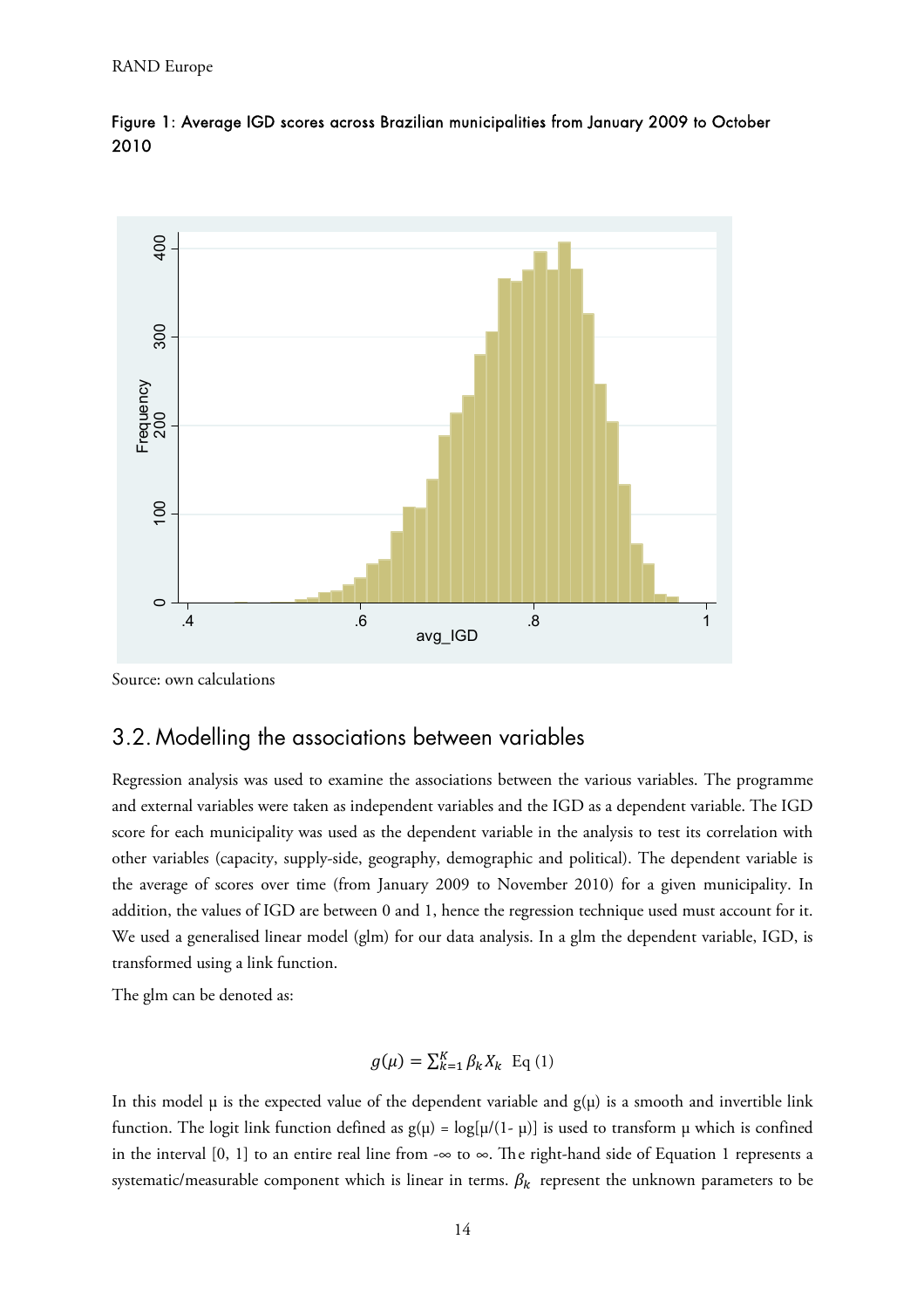estimated and are interpreted as expected change in the log odds of increase in the dependent variable. The glm also includes an error term or the random component which specifies the conditional distribution of the dependent variable given the values of the independent variables *X*. For our data we use binomial distribution (family) which is more suitable for a dependent variable in [0, 1]. The glm is estimated using maximum-likelihood estimation. We use  $STATA<sup>2</sup>$  to estimate the glm with a logit link and the binomial family as proposed by Papke and Wooldridge (1996).

In building the model we gradually included variables one by one and retained only those variables which were significant at the 90 per cent level of confidence. The number of observations for the model depends on the missing values in the independent variables. For example, the average value of IGD across months for the municipality Nazária is very low because of zero scores in the initial months. Similarly, there are 34 municipalities for which the IGD scores in October and November 2010 are missing. These municipalities were excluded from the regression analysis.

#### 3.3.Limitations

The approach chosen has a number of limitations. Firstly, the datasets included do not all cover the same period, as indicated in Table 1. For example, the political variables correspond to the year 2008, the basic education development index is for the year 2011, while most of the other variables are from 2010. There are practical reasons for this, which relate to when this data was collected by the Brazilian government and made available. As such, the model may not capture specific or subtle changes in the datasets. In some ways, the expectation inherent in the model is that certain variables such as municipal capacity, quality of services, integration of services and poverty are unlikely to show significant changes in a relatively small number of years. Nonetheless, Brazil has shown rapid social changes and there is a risk that our model may not capture specific and substantial changes.

Similarly, the model offers a snapshot rather than a longitudinal picture. As such, it does not show trends over time between a range of variables. For instance, it cannot reflect changes in macro-economic conditions or specific changes in government budgets. Secondly, the municipal datasets are not all complete and therefore we had to exclude some municipalities from the analysis. This may create a small bias if this exclusion is systematic as a result of correlation between missing data and implementation.

Thirdly, the datasets as outlined in Table 1 do not cover all relevant variables that make up the 'black box' of implementation. The model uses proxy variables that may only capture factors to a certain extent. For instance, municipal capacity is likely to extend beyond the resources a municipality has and includes aspects such as the experience and skills of staff, which we do not measure. Moreover, the model does not include variables related to other factors in implementation such as the federal and state government and audit bodies. There are no variables related to accountability and oversight. Finally, there are no variables capturing social capital in Brazilian municipalities.

Fourthly, the model uses the IGD as an outcome measure. This measure is self-reported in parts by the municipalities. As such, it is open to potential manipulation and may not be as reliable as data gathered in

<sup>&</sup>lt;sup>2</sup> see details at: <u>http://www.stata.com/support/faqs/statistics/logit-transformation/</u> (accessed December, 2014).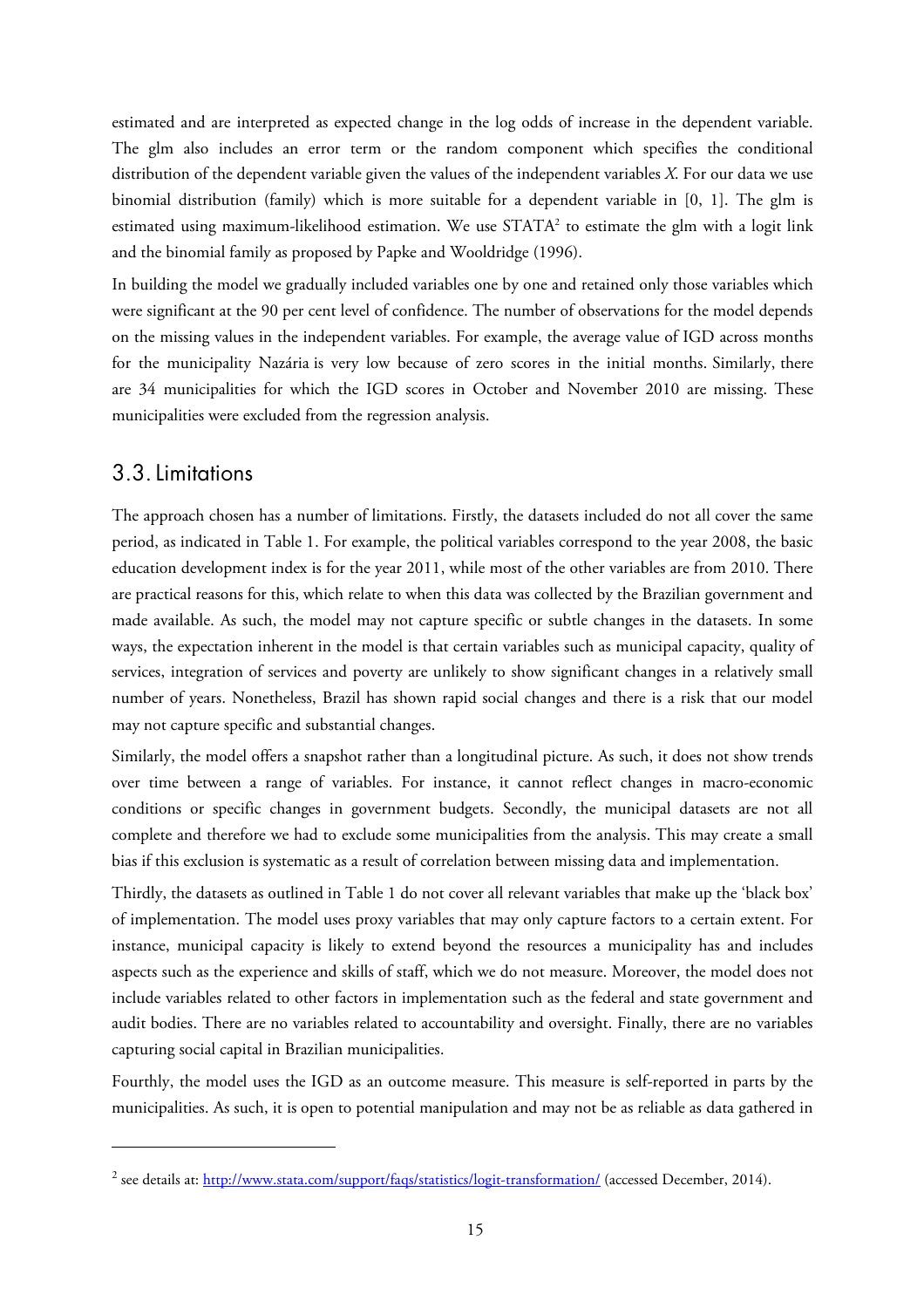a more controlled manner such as through household surveys. Furthermore, there seems to be a considerable amount of variation or volatility in the monthly IGD score of municipalities over a certain period. To smooth out some of the volatility in IGD reporting the modelling approach presented here took an average IGD score over a period of about 18 months, as explained earlier. Though this may give a more consistent picture of performance over time, it may not counter a determined effort by some municipalities to misrepresent their quality of implementation, especially given the incentive associated with a score over 0.8.

Fifthly, the model captures associations and cannot be specific on the direction of causality. As such, it is hard to know whether the quality of implementation is caused by a specific factor such as the level of poverty or whether poor quality of implementation influences the level of poverty. Finally, several of the factors included in the analysis may be interrelated. For example, the capacity of a municipality may influence the quality of services, which may influence the integration of services. Such interdependencies have to some extent been controlled for but need to be taken into account when interpreting the model and findings.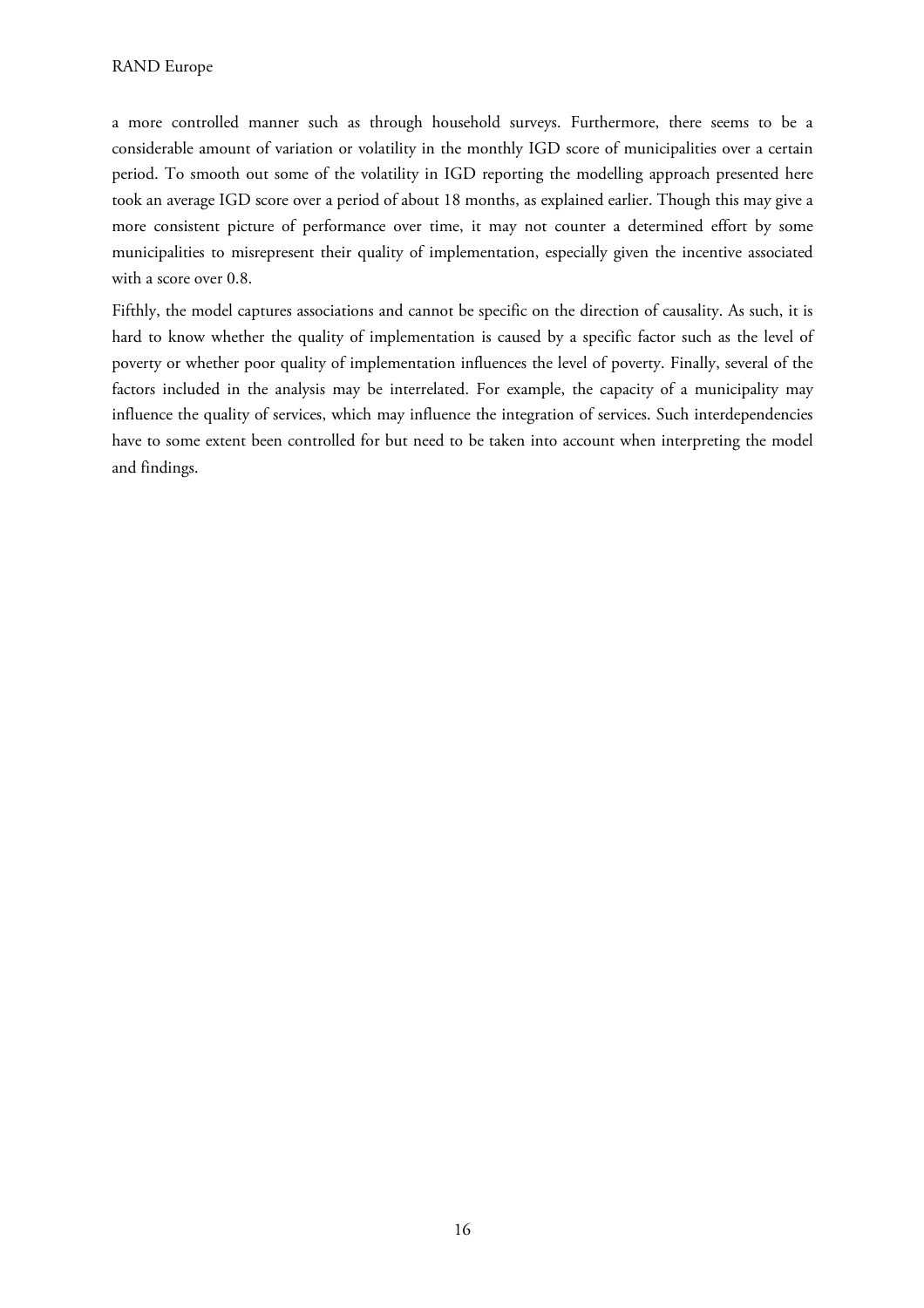The model shows the associations between the key independent variables and the dependent variable (quality of implementation) included within it. Table 3 present the outputs of the final model. The log pseudo-likelihood for the final model (-1314.81) is much higher than that for the constant only model (- 1987.27), indicating a better model fit than the constant-only model. We use this information for the analysis of deviance (analogue to the ANOVA for linear models). The residual deviance for a glm is defined as: Dm = 2(logLs-logLm), where logLm and logLs are the log of maximum likelihoods for the given model and the saturated (one parameter to each observation) model respectively (Fox 2008). The residual deviance for the constant only model (Dc), also called the null deviance, can be used to estimate  $R<sup>2</sup>$ , which represents the proportion of the null deviance accounted for by the final model. The  $R<sup>2</sup>$  is estimated as  $R^2 = 1$ -(Dm/Dc). We find that the final model has an  $R^2$  value of 0.61. The glm coefficients can also be presented as an odds ratio (Table 3). An odds ratio over 1 represents a positive association and increased odds of getting a higher score with an increase in the independent variable. An odds ratio below 1 represents a negative association.

|                                                                                                      |          | Std.  |       |          |          | Coeff. as  |
|------------------------------------------------------------------------------------------------------|----------|-------|-------|----------|----------|------------|
| <b>Description</b>                                                                                   | Coeff.   | Er.   | P     | 90% CI   |          | odds ratio |
| Basic education development<br>index                                                                 | 0.024    | 0.009 | 0.009 | 0.006    | 0.041    | 1.024      |
| Health service index                                                                                 | 0.033    | 0.008 | 0.000 | 0.016    | 0.050    | 1.033      |
| <b>CRAS</b><br>Indicator<br>for<br>relationship with education<br>service agencies (score 0 to<br>8) | 0.006    | 0.003 | 0.045 | 0.000    | 0.013    | 1.007      |
| for<br><b>CRAS</b><br>Indicator<br>relationship with BF program<br>(score 0 to 8)                    | 0.008    | 0.003 | 0.011 | 0.002    | 0.014    | 1.008      |
| (ruling<br>in<br>Binary<br>party<br>municipality got more than<br>95% votes)                         | $-0.082$ | 0.037 | 0.028 | $-0.155$ | $-0.009$ | 0.921      |
| for<br>the<br>Percentage<br>votes<br>winning party                                                   | 0.165    | 0.055 | 0.003 | 0.056    | 0.274    | 1.180      |
| Binary variable: presence of<br>food card in the municipality                                        | 0.077    | 0.019 | 0.000 | 0.040    | 0.113    | 1.080      |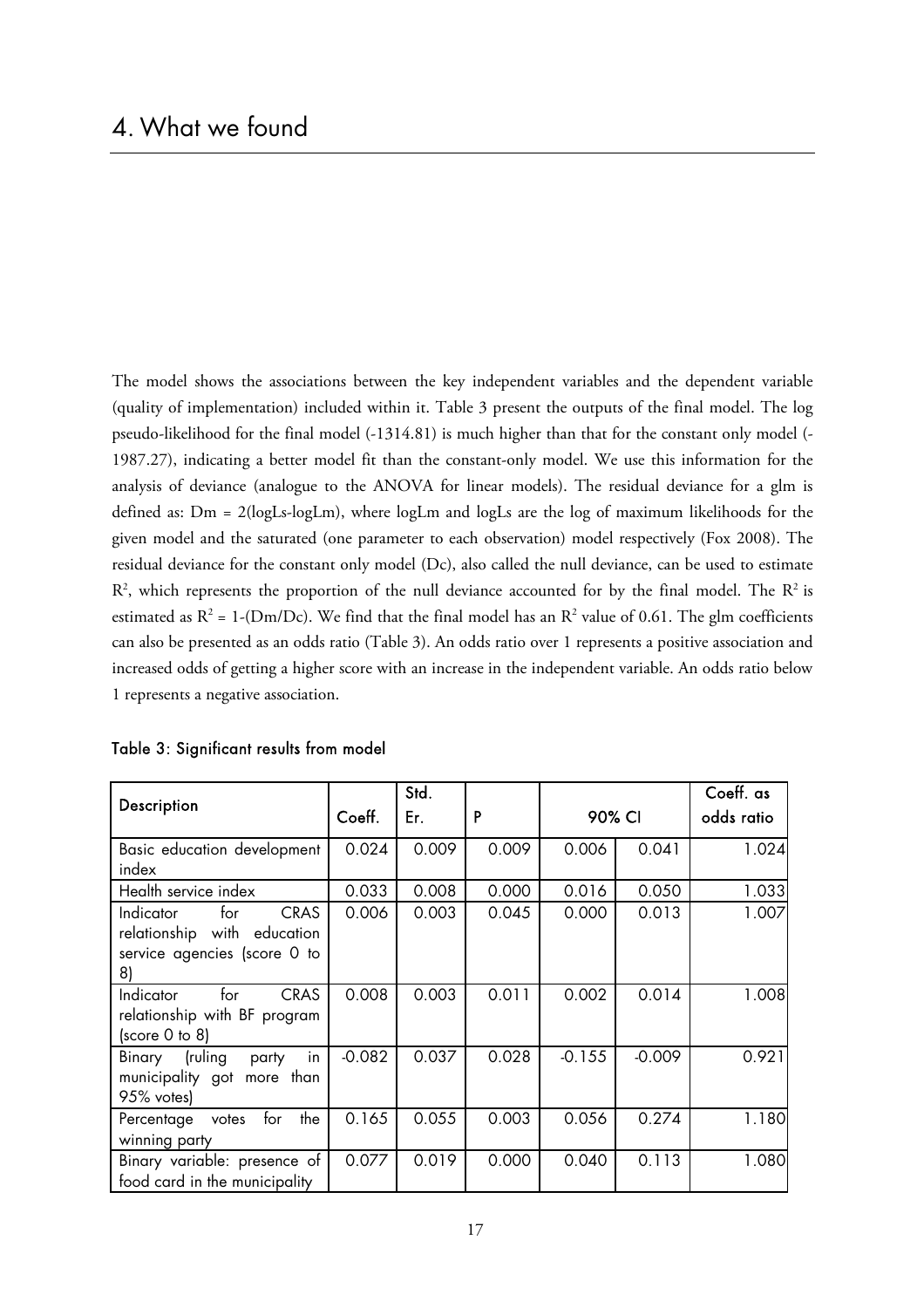| "yellow"<br>of<br>Percentage<br>people in (extreme) poverty                                                                                                                            | 1.007    | 0.540 | 0.062 | $-0.052$ | 2.066    | 2.737 |
|----------------------------------------------------------------------------------------------------------------------------------------------------------------------------------------|----------|-------|-------|----------|----------|-------|
| "brown"<br>of<br>Percentage<br>people in (extreme) poverty                                                                                                                             | 0.338    | 0.040 | 0.000 | 0.260    | 0.416    | 1.403 |
| $\circ$ f<br>rural<br>Percentage<br>households<br>in<br>extreme<br>poverty                                                                                                             | 0.451    | 0.068 | 0.000 | 0.318    | 0.584    | 1.570 |
| budget<br>capita<br>(per<br>Log<br>revenues)                                                                                                                                           | $-0.101$ | 0.027 | 0.000 | $-0.155$ | $-0.047$ | 0.904 |
| Log (per capita transfers from<br>federal government)                                                                                                                                  | 0.07     | 0.026 | 0.007 | 0.019    | 0.121    | 1.072 |
| Log (per capita transfers from<br>state)                                                                                                                                               | $-0.023$ | 0.009 | 0.012 | $-0.042$ | $-0.005$ | 0.977 |
| Log (per capita transfers from<br>national social assistance)                                                                                                                          | 0.008    | 0.002 | 0.000 | 0.004    | 0.012    | 1.008 |
| Log (total households in the<br>municipality)                                                                                                                                          | $-0.114$ | 0.009 | 0.000 | $-0.131$ | $-0.098$ | 0.892 |
| (municipality<br>in<br>Binary<br>northeast region)                                                                                                                                     | 0.240    | 0.020 | 0.000 | 0.201    | 0.278    | 1.271 |
| in<br>(municipality<br>Binary<br>central-west region)                                                                                                                                  | $-0.074$ | 0.021 | 0.000 | $-0.116$ | $-0.033$ | 0.928 |
| Constant                                                                                                                                                                               | 1.907    | 0.220 | 0.000 | 1.475    | 2.339    | 6.734 |
| Number of observations: 3,777<br>Log pseudo-likelihood: -1314.81<br>Deviance: 73.06<br>Log pseudo-likelihood (constant-only model: -1987.27<br>Deviance (constant-only model): 187.169 |          |       |       |          |          |       |

Source: own calculations

These findings are discussed below in the light of the research hypotheses developed earlier in the report on the basis of a review of the literature.

# 4.1. Municipal capacity

One hypothesis we derived from the literature was that low municipal capacity was associated with poor quality of implementation. The model presents some conflicting evidence and indicates that this may be the case to some extent. Capacity here is measured mostly by transfers and municipal revenues. Municipalities that have lower transfers from the federal government and the National Social Assistance Fund also have lower quality-of-implementation scores. As such, there is a positive association between such transfers and the quality-of-implementation index (IGD). However, not all relevant variables show a positive correlation. Transfers from the states and per capita budget show a negative association with quality of implementation.

How can this be explained? States have a relatively minor implementation role in BF and simply support municipalities through training and technical support. One possible explanation is that state transfers are made available to poorer-performing municipalities. As such, the model may be capturing a more targeted approach by states making funds available to those municipalities with problems implementing BF to a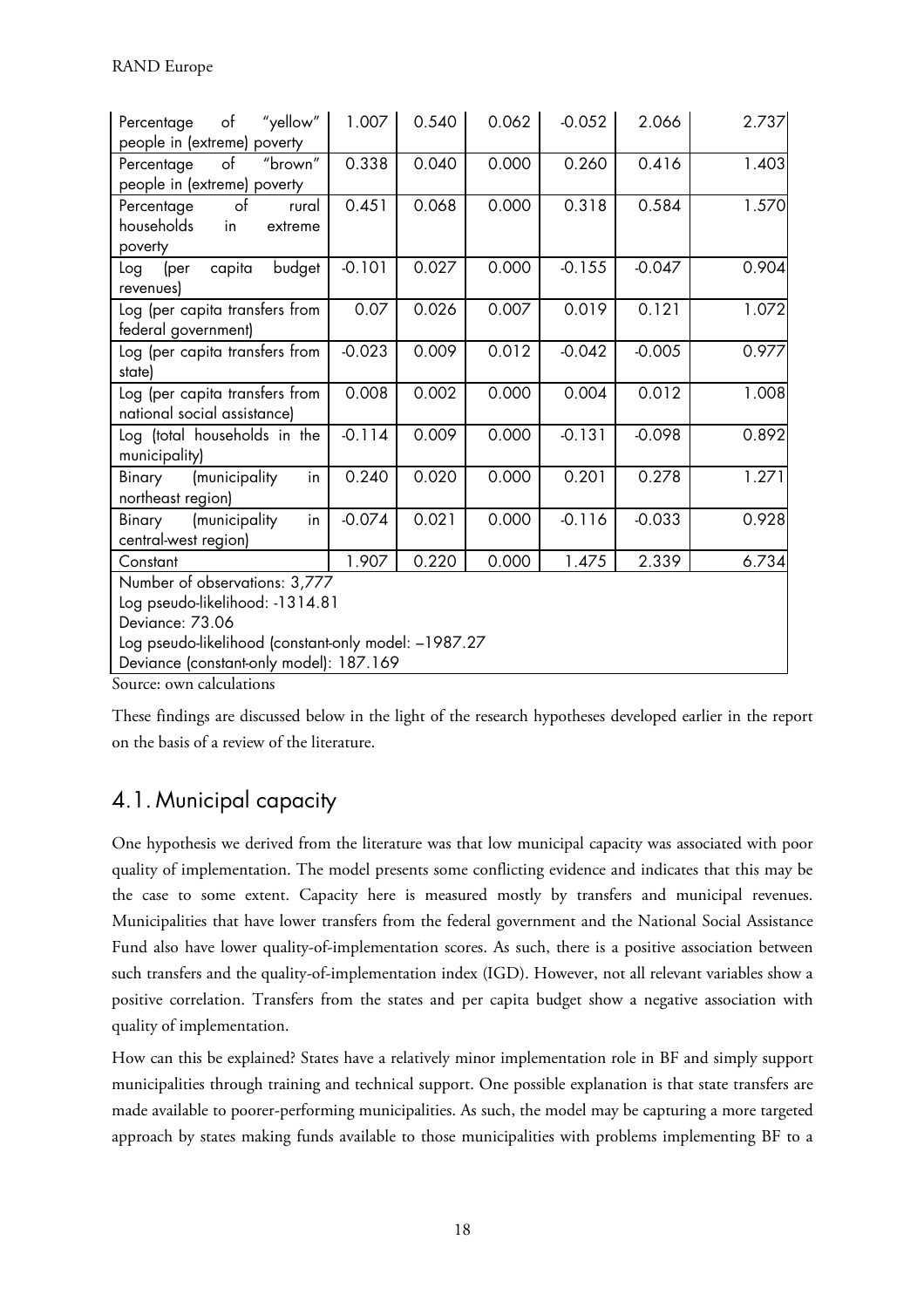high standard. As a result, larger state transfers would logically be associated with poorer municipal performance.

In terms of per capita budget, the model suggests that those municipalities with more resources per citizen also have a worse IGD score. Intuitively, this result does not make sense as one would expect better resources to lead to better administrative capacity or service delivery, and then better programme implementation. There could be two explanations. Firstly, it could be related to the size of municipalities implementing BF. The second reason could be the targeting of financial support. The literature appears to suggest that more targeted support can have a significant impact (Lindert et al. 2007). Therefore, one could surmise from the modelling results that targeted transfers with specific aims (e.g. training and infrastructure improvements) are likely to be more important in raising the quality of BF implementation than overall municipal resources. This would also speak to raising the quality of supporting or complementary services. In short, our model suggests that the capacities of a municipality matter less than the targeted resources a given municipality receives.

#### 4.2. Size of municipality

The expectation was that larger municipalities with better resources would also show a better quality of BF implementation. However, the model seems to suggest otherwise. The number of households in a municipality appears to be negatively correlated with the IGD score, as is per capita budget. Moreover, there is no relationship between IGD score and municipal or state per capita GDP. There could be good reasons for this. It may be difficult to reach all beneficiaries in large municipalities due to distances between populations, the presence of isolated communities and the occurrence of violence in communities. In terms of the latter, larger municipalities tend to have areas with significant levels of violence. These areas can at times be out of the programme's reach. In other words, access to services may be easier in smaller municipalities. The provision of services may also be uneven, which may affect the quality of registration and checking of conditionalities, which make up the IGD score. The organisation of BF implementation is less complex in smaller municipalities than in larger municipalities. It may also be the case that BF implementation is not a sole priority in larger and better resourced municipalities. The poorest may compete with other groups for political influence and indeed access to services. The results seem to suggest that 'smaller is better'.

#### 4.3. Quality of services

An important aspect of municipal capacity is the quality of services. As discussed above, it may be that the quality of services and how services are provided is the best way to measure municipal capacity in a CCT.

The literature suggests a correlation between quality of services and IGD (Rocha 2009). The model supports this association. Municipalities with a better quality of health and education services according to the indices also have a better IGD score. The index of health (IDSUS) is a synthetic score measuring health services coverage (i.e. the number of service providers as a proportion of the population) as well as outcomes (e.g. vaccination rates, live births and the number of cervical smears performed), while the education index (IDEB) measures student performance on standard tests. These associations seem to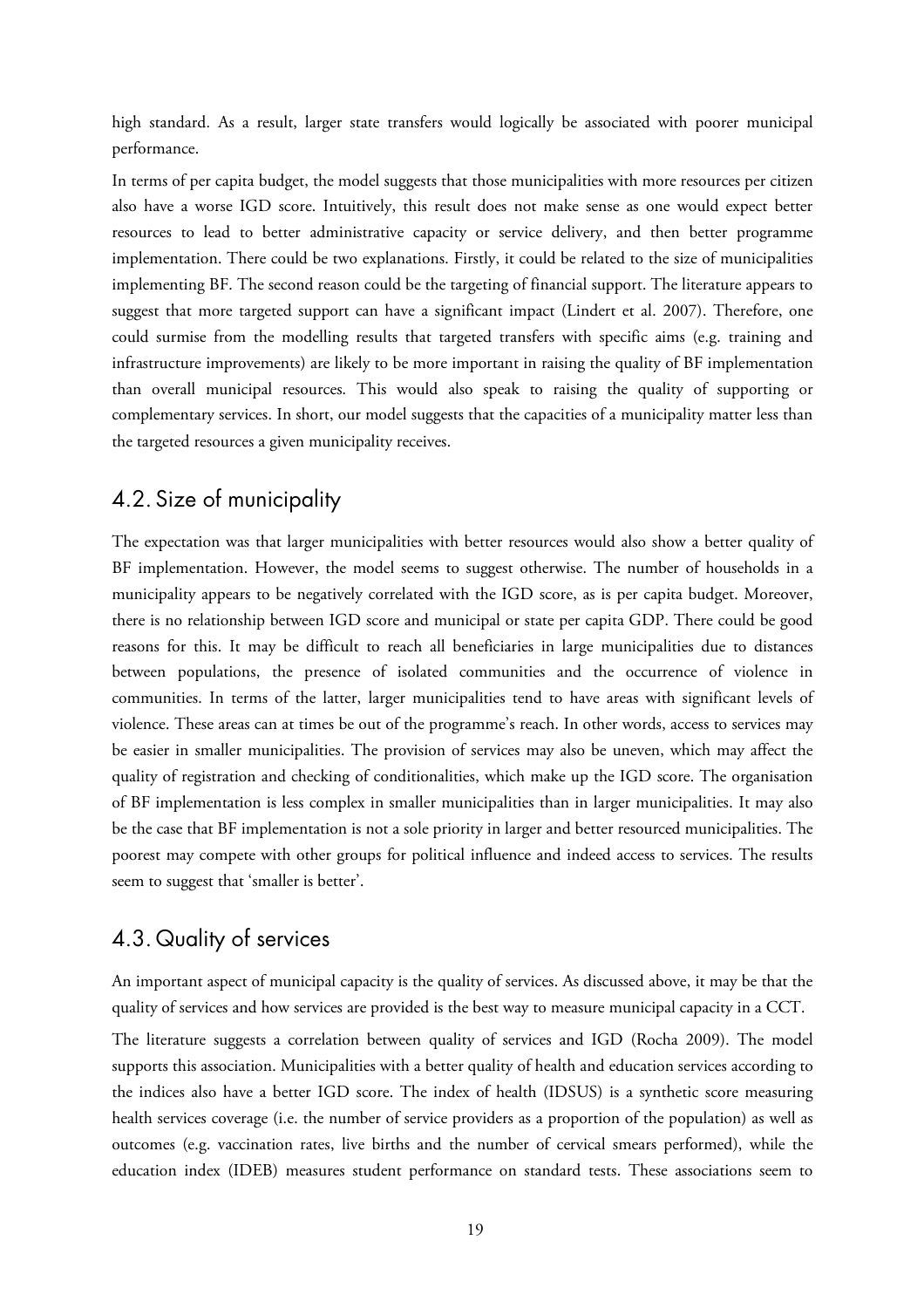underline the importance of service supply (as represented in the indices) in CCT programme design, something also noted in the growing body of evidence on the effectiveness of CCT programmes globally (Hall 2008).

#### 4.4. Integration and coordination

Similarly, studies in different areas of Brazil have found that the integration and coordination of services appears to remain limited, and suggest the importance of such integration in good programme implementation (Sánchez-Ancochea & Mattei 2011). Such integration and coordination are hard to measure and as such also to model. Using data from a survey of the local CRAS, the model shows strong associations between particular aspects of integration and the IGD score. CRAS serves to provide certain social services (e.g. counselling) directly to those requiring help as well as being a reference centre for citizens to wider public services. In particular, the associations between IGD score and the level of integration of the local CRAS in the BF programme, and between the IGD index and the level of integration between the CRAS and education units at municipal level, seem significant. The latter is a proxy indicator for the perceived cooperation between education services and those involved more generally in social assistance. 'Level of integration' here means deeper integration of service provision (e.g. being able to register BF beneficiaries in CRAS; cross-use of databases at municipal level; and using BF to assign beneficiaries to complementary services) as captured in the CRAS survey.

Municipalities with deeper specific integration (e.g. close coordination between BF and social and health services) also have higher quality-of-implementation scores. This finding is interesting as it reflects not just on the quality of services but also on how services are provided. However, this finding is not significant for all areas of integration and coordination. Other factors such as integration with municipal health units and other social agencies show no significant association with the overall quality-of-implementation index. This may indicate either that collaboration between specific parts (in this case CRAS centres) of public administration are more critical to successful BF implementation or that certain programmes are just not particularly complementary.

#### 4.5. Politics

One hypothesis is that BF could be used for political gain or that better implementation might be associated with particular political parties being in power or specific election results. The model does not find a significant association between the political party and the quality of implementation, reflecting current literature (for example, Fried 2012) and suggesting that BF has been broadly embraced across the political spectrum. Certain political parties are just as likely as others to show good implementation of BF when in power. However, the election result does seem to matter, again in agreement with the literature (Janvry 2005; Janvry, Finan & Sadoulet 2010). The model suggests that the majority of the winning party in municipal elections is associated with a higher IGD score.

There are a number of possible explanations. Firstly, those with a larger winning percentage could be perceived to have a mandate to make changes and, as such, to promote more effective administration of BF. This explanation would suggest a time lag between election and improved IGD score, which the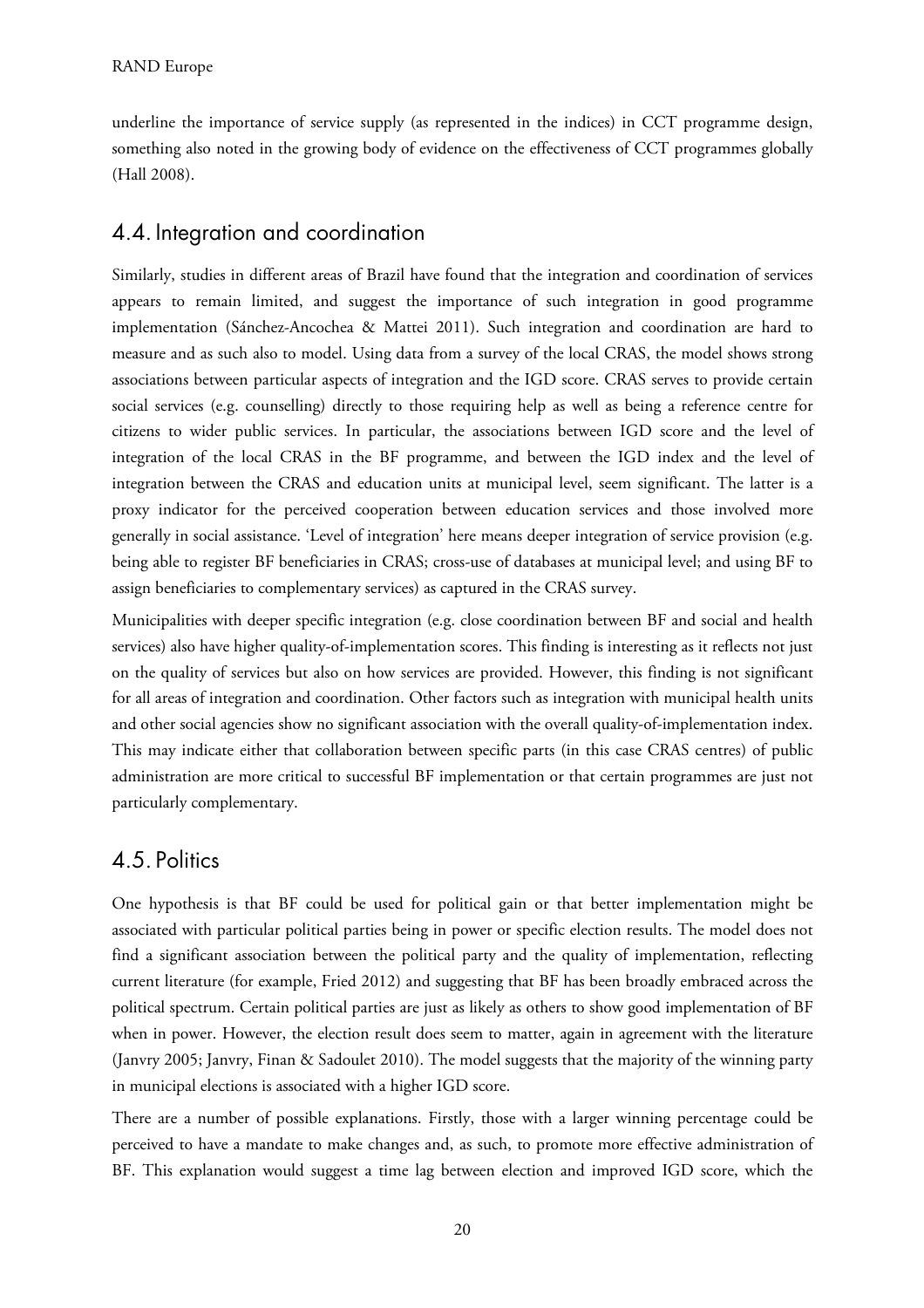snapshot approach in this model cannot capture. The absence of a time lag in the data suggests that the causal direction may be reversed, namely, that better BF implementation is associated with a higher winning percentage in local elections. In other words, political parties that are in power could achieve better electoral results by promoting better BF implementation before the election. This explanation makes sense given the small time lag in the datasets, with the model including municipal election data from 2008 and IGD data mostly from 2010. The model has a further interesting finding. It finds that incumbent parties that win more than 95 per cent of the vote also, in principle, show a lower municipal IGD score. This would suggest that an absence of political competition is not helpful in promoting good programme implementation.

#### 4.6. Poverty and ethnicity

Following on from the capacity argument, one hypothesis is that those municipalities with higher levels of poverty or significant groups of ethnic minorities would have lower quality of BF implementation. The reason for this, as noted by Fiszbein and Schady (2009) could be that poorer households are less able to take advantage of a programme. The model does not find a significant association between overall municipal poverty levels and quality of implementation. However, the model finds some significant associations between the number of households in subgroups living in poverty and the overall municipal IGD score. Those subgroups are specific groups of coloured individuals (as classified in the Brazilian census) and the rural poor. The relationship tends to be positive rather than negative. This finding would go against what was hypothesised in some earlier studies. An explanation could be specialisation, meaning that municipalities with poverty in specific groups would prioritise BF implementation more than others. In other words, it may be a reflection of the relevance of BF implementation in the local policy context. Local administrators and politicians may have more of an incentive to raise the quality of implementation as the poorer groups in their municipalities make up a more significant constituency. As such, the implementation issue is less the intrinsic nature of poverty, which is discussed as a main factor in explaining beneficiary take-up of CCT programmes, but more about how services are delivered as part of BF (Fiszbein & Schady 2009).

The fact that poorer municipalities tend to prioritise BF implementation may also be self-reinforcing, given the performance incentive in the BF programme. Fiszbein and Schady (2009) see a positive impact from these incentives in the way social programmes and other administrative tasks are organized. Municipalities with better implementation receive a higher quota or additional programme resources, which may also increase the performance gap compared to relatively lower-performing municipalities.

#### 4.7. Geography

The fact that some municipalities appear to prioritise BF implementation seems to some extent corroborated by looking at the relationship between geography and IGD implementation. Municipalities in the northeast tend to have higher poverty levels than those in other regions. The model finds a positive relationship between municipalities in the northeast and central west and the IGD score compared with others elsewhere. Once again, this may reflect the importance of BF and the quality of implementation in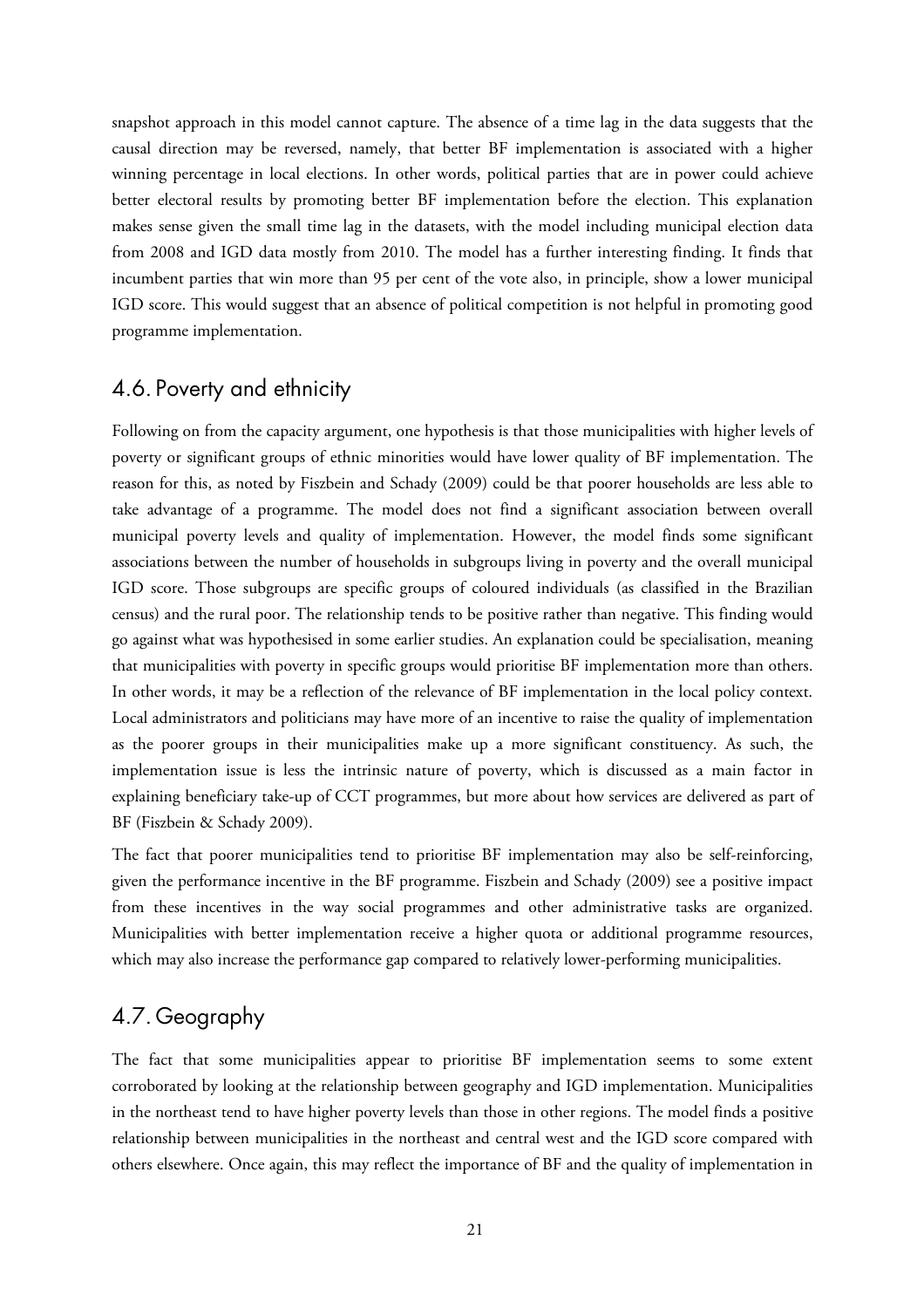specific regional and demographic contexts. However, in general terms the geographic variable has limited significance as other regional and state variables do not have significant associations with the IGD score.

The model finds no significant association between IGD scores in rural and urban areas, contributing further to the ongoing debate in the literature about how such contexts affect enrolment and implementation (Ferreira, Jimenez & Holzer 2011; Sánchez-Ancochea & Mattei 2011). Previous studies have examined some of the mixed evidence concerning programme effectiveness in rural and urban contexts. The model suggests that there is no strong evidence, using the IGD measure, of differences in quality of implementation between such contexts.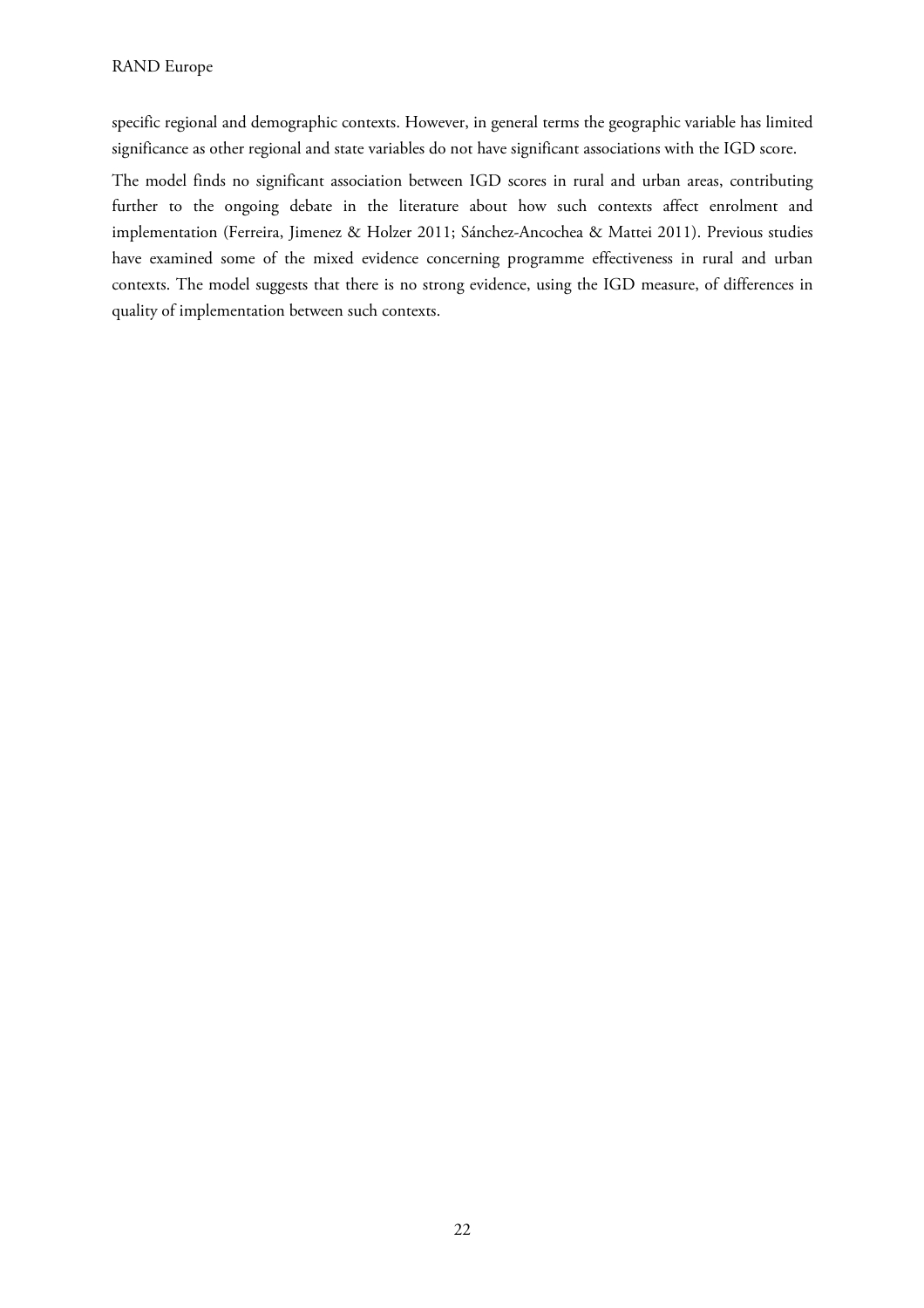The findings suggest that despite the limitations of our approach, using the BF quality-of-implementation index (IGD) as an outcome or dependent variable appears viable. The results of the model are plausible and seem largely to fit observations made in the literature. As such, the approach implies that evaluations could pay more attention to self-reported data collected as part of a CCT programme. These data lend themselves well to understanding programme and contextual factors that influence the effectiveness of a CCT. Such factors are not readily captured in a systematic way in impact evaluations. As a further step, models using the IGD could be enhanced by aligning this outcome information with information that is collected independently from the programme such as household survey data. The main restriction in looking at this relationship is the way evaluations of CCTs are currently set up and designed. Models using the IGD could also be enhanced by looking at the constituent components of the IGD. This model looked at the IGD as a whole, but further analysis could look at the IGD as consisting of components reflecting demand from BF claimants and the supply of services to support the programme's conditionalities. This would allow for better differentiation between the key components that make up the quality-of-implementation measure.

The model also produced some nuanced findings on capacity which seem to suggest that, overall, resources are perhaps less important than the approach taken in a municipality to BF implementation. In terms of the supply-side, the model finds that not only is the quality of service delivery associated with the quality BF implementation, but so is the way in which services are delivered. The latter emphasizes the need for integration and coordination of services, especially between outreach centres (CRAS) and the BF programme. Furthermore, the model implies some specialisation of municipalities in BF. This could be explained by the relative importance of BF in a locality. The implementation scores of smaller municipalities with higher levels of poverty and more minority groups are no worse than others, and, in some instances, are actually significantly higher. This could be the result of a range of issues in service delivery. Smaller municipalities may be able to provide services closer to the citizen (which may be especially useful in targeting the poorest of the poor); they may have more control over coordinating social, health and education services, and non-governmental actors; and administrators and politicians in smaller municipalities with a larger proportion of poor people may have a greater incentive to enrol households in BF and improve the quality of implementation. The latter would indicate a form of specialisation in BF implementation which may be self-reinforcing given the incentive offered to highperforming municipalities under the BF programme. A further implication is that the nature of poverty itself may not influence enrolment that much and that the quality and nature of service provision may matter more.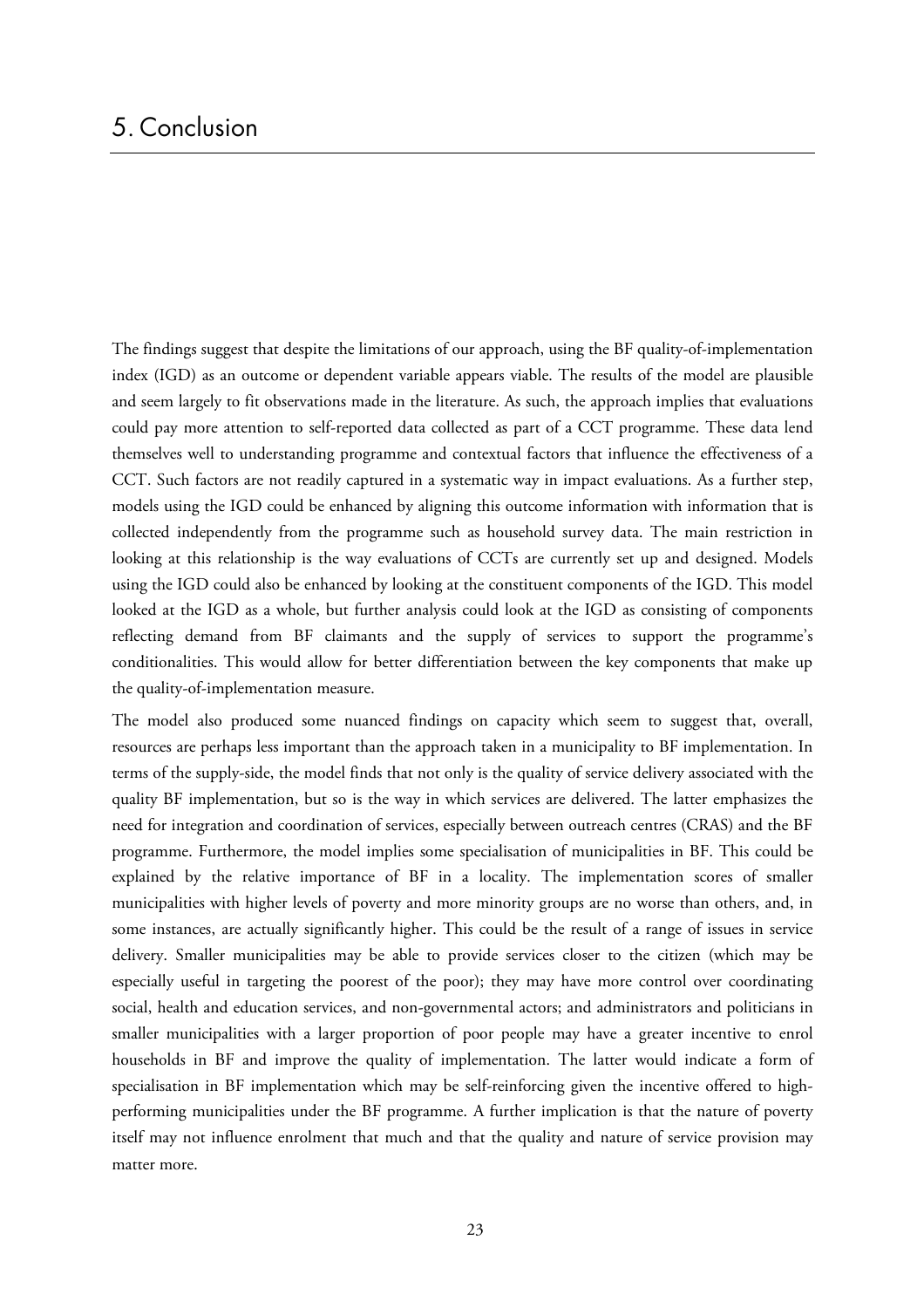As might be expected of a meta-review of Brazilian datasets, the model raises a number of questions.. Firstly, this approach is useful in understanding risk factors in CCT implementation – risk factors which can be found in all the variables included in the model. Addressing these risks might lead to measures such as (among others) additional technical support for municipalities and service provision at municipal level; guidance on integration of services at municipal level; and specific support programmes for larger municipalities with more complex service delivery. Secondly, the model could inform further research at municipal level in order to understand some of the dynamics implied by the model. For instance, a link between student outcomes and the quality of implementation is interesting but does not explain the direction of causality or the factors behind each (the quality of local civil servants and teachers, for example) that could be contributing to this positive association. The key to improving our knowledge of how programme and external factors influence the quality of implementation is to understand the dynamics behind some of the positive associations identified by the model, especially when they are less intuitive.

Finally, there is a question of how actionable these findings are for policymakers and those designing and implementing CCTs. Here, we make two observations. Firstly, there is little systematic work on the implementation of CCTs and how contextual factors affect the implementation of a CCT. There is a wider debate to be had concerning the optimal size of local implementation units, the capacities the units have, the constituencies they serve, and the support they receive. This report contributes to this debate but we acknowledge that more (arguably qualitative work) needs to be done to understand local dynamics. This is important as the delivery of programmes does not always focus on evaluations, and as a result lessons are not being learnt. This in turn may compromise the effectiveness of CCTs in general. Secondly, those involved in designing CCTs appear to prioritise managing the demand for a programme and worry less about the supply of complementary services such as health and education, all of which affect a programme's success. This appears to be a mistake. There seem to be significant associations between the quality of some of these support services and good implementation in general. This is perhaps not surprising but would speak to those designing CCTs to invest more time and resources in this important aspect of service supply. Finally, integration of services appears to have a positive impact, which again suggests that more thought should be given to the way in which services are configured at the local level.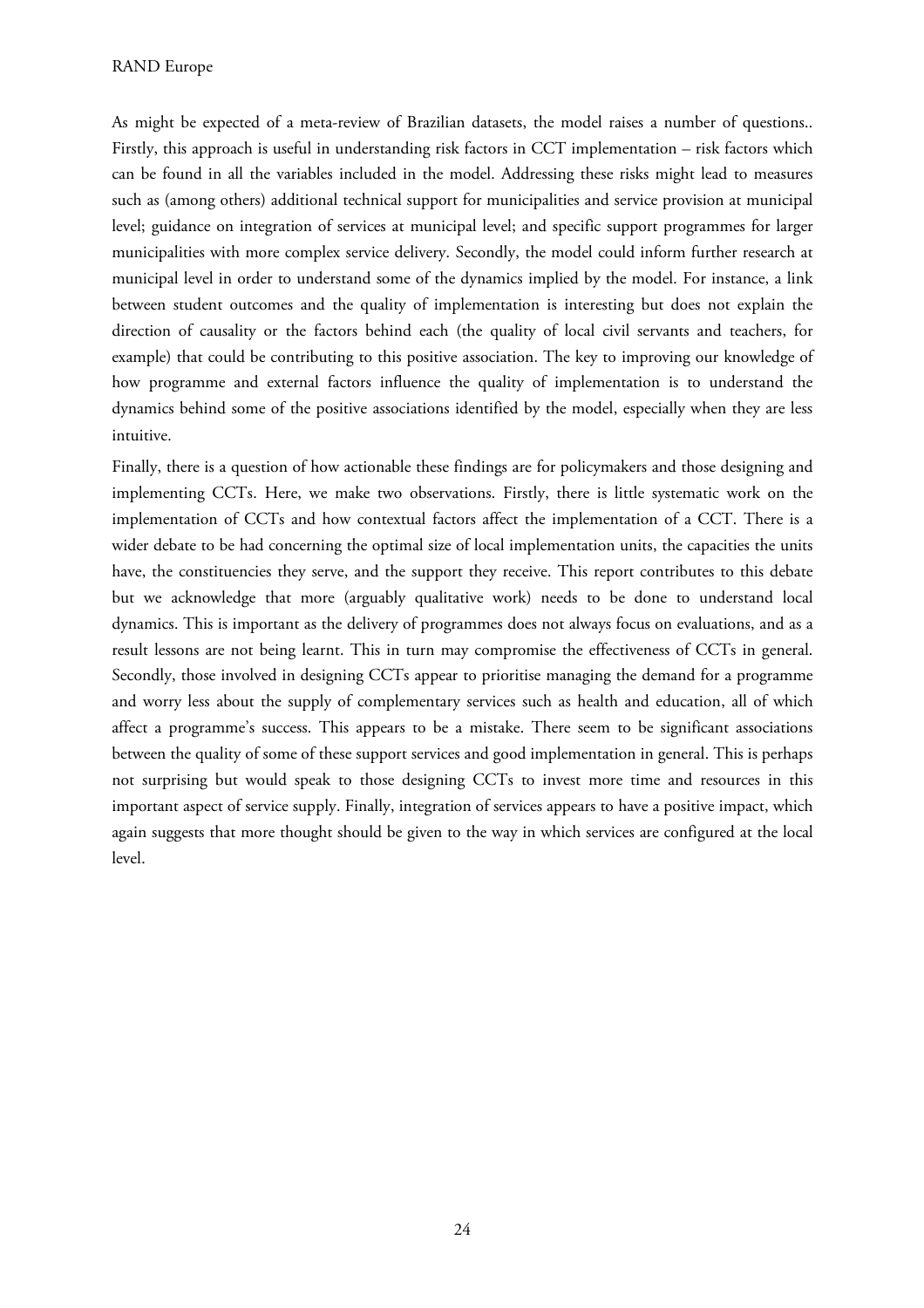- Bastagli, F. 2010. *Poverty, Inequality and Public Cash Transfers: Lessons from Latin America*. London: London School of Economics and Political Science.
- Estatistica TSE (homepage). As of 23 December 2014: [www.tse.jus.br.](http://www.tse.jus.br)
- Fenwick, T.B. 2009. 'Avoiding Governors: The Success of Bolsa Família.' *Latin American Research Review* 44(1): 102–131.
- Ferreira, M.A.M., B.S. Jimenez & M. Holzer. 2011. 'The Contributions of Public Management in Improving Citizens' Quality of Life: An Analysis of Brazil's Conditional Cash Transfer Program.' Paper presented at the Public Management Research Conference. New York: Syracuse University.
- Fiszbein, A., N. Schady, F.H.G. Ferreira, M. Grosh, N. Kelleher, P. Olinto & E. Skoufias. 2009. 'Conditional Cash Transfers: Reducing Present and Future Poverty.' Washington D.C.: World Bank.
- Fox, J. 2008. *Applied Regression Analysis and Generalized Linear Models*. McMaster University: SAGE Publications.
- Fried, B.J. 2012. 'Distributive Politics and Conditional Cash Transfers: The Case of Brazil's Bolsa Família.' *World Development* 40(5): 1042–1053.
- Hall, A. 2008. 'Brazil's Bolsa Família: A Double-Edged Sword?' *Development and Change* 39(5): 799– 822.
- Hall, A. 2011. 'The Last Shall Be First: Political Dimensions of Conditional Cash Transfers in Brazil.' *Journal of Policy Practice* 11(1–2): 25–41.
- Hunter, W. & T.J. Power. 2007. 'Rewarding Lula: Executive Power, Social Policy, and the Brazilian Elections of 2006.' *Latin American Politics and Society* 49(1): 1–30.
- Janvry, A. de, F. Finan, E. Sadoulet, D. Nelson, K. Lindert, B. de la Brière, & P. Lanjouw. 2005. 'Brazil's Bolsa Escola Program: The Role of Local Governance in Decentralized Implementation.' Washington D.C.: The World Bank.
- Janvry, A. de, F. Finan & E. Sadoulet. 2010. *Local Electoral Incentives and Decentralized Program Performance*. Cambridge UK: National Bureau of Economic Research.